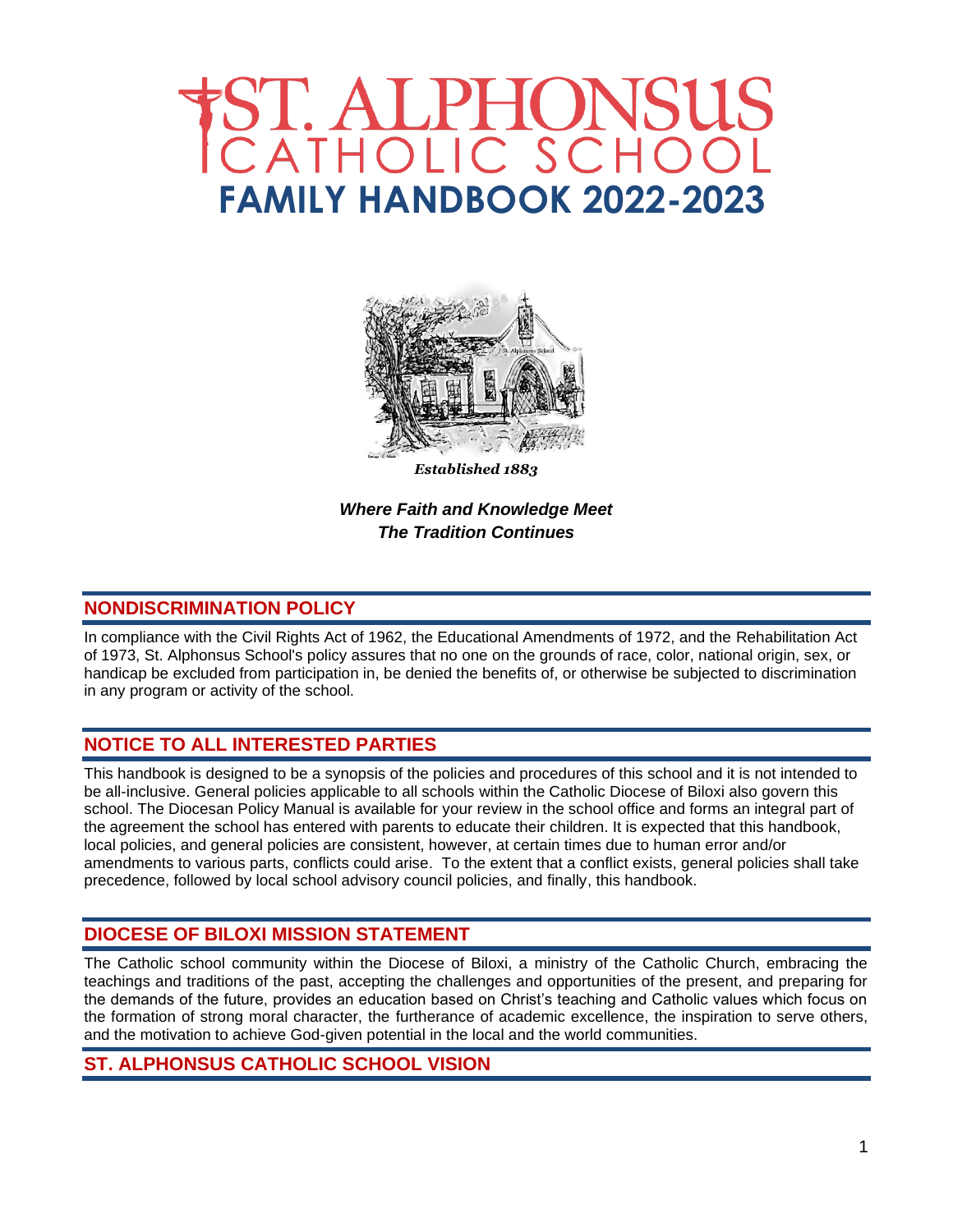St. Alphonsus Catholic School in full partnership with the parish is a model Catholic school centered on God, developing children with strong moral character, outstanding academic performance, and the skills required for success in higher education and life.

## **ST. ALPHONSUS CATHOLIC SCHOOL MISSION**

St. Alphonsus Catholic School is an educational family instilling spiritual fulfillment, academic excellence, and selfdiscipline forming intentional disciples of Christ.

## **ST. ALPHONSUS CATHOLIC SCHOOL PHILOSOPHY OF EDUCATION**

St. Alphonsus Catholic School's administration and faculty in partnership with St. Alphonsus Parish recognize parents as the first and most important teachers of children. Therefore, in concomitance with parents, the school strives to provide a faith community that fosters spiritual development, intellectual growth, physical well-being, and social adjustment. To this end, promoting Christian values is of primary importance as the basis of moral discernment and the foundation of a meaningful life. We believe that educators have a responsibility to inspire standards of excellence and continuous intellectual curiosity, thus nurturing productive members of society. The goal of St. Alphonsus Catholic School is to assist and encourage the development of each student's unique potentials to be used in service to Our Lord. The staff recognizes each student as a child of God and therefore strives to teach and love as Jesus did.

## **CATHOLIC IDENTITY**

Catholic identity is compelling to the school culture. Catholic Christian beliefs are vibrant in the facility, curriculum, and manner. Blessed crucifixes and other religious articles are located throughout the school and in each classroom. Academics are grounded in a world view that is consistent with sound Catholic perspectives. The liturgical calendar steers seasonal celebrations, prayer and liturgy. Theological education is made relevant as members of the learning community allow Christian values to shepherd their daily behavior. All school members participate in school-wide prayer each morning and afternoon and in mass each week. Classes say blessings before and after meals. Students come to develop a longing for truth and goodness.

## **ACCREDITATION**

St. Alphonsus Catholic School is accredited by the MS Department of Education (MDE) and the Southern Association of Colleges and Schools Council on Accreditation and School Improvement, AdvancED.

## **ADMINISTRATION**

#### **Catholic Diocese of Biloxi**

The Bishop of the Catholic Diocese of Biloxi holds the ultimate authority over all functions of St. Alphonsus School. The Superintendent of Education and staff are available in an advisory, consultative, and administrative capacity.

#### **Pastor**

The pastor of St. Alphonsus Catholic Church is head of the parish educational program. In his unique role as pastor, he has the obligation of setting the tone of Christian life in the parish. His pastoral leadership is a dynamic force in the creation and growth of the Christian educational community of the parish. He is responsible to the Bishop of the Catholic Diocese of Biloxi for the pastoral and financial stability of the school and therefore has the final word on all school operations.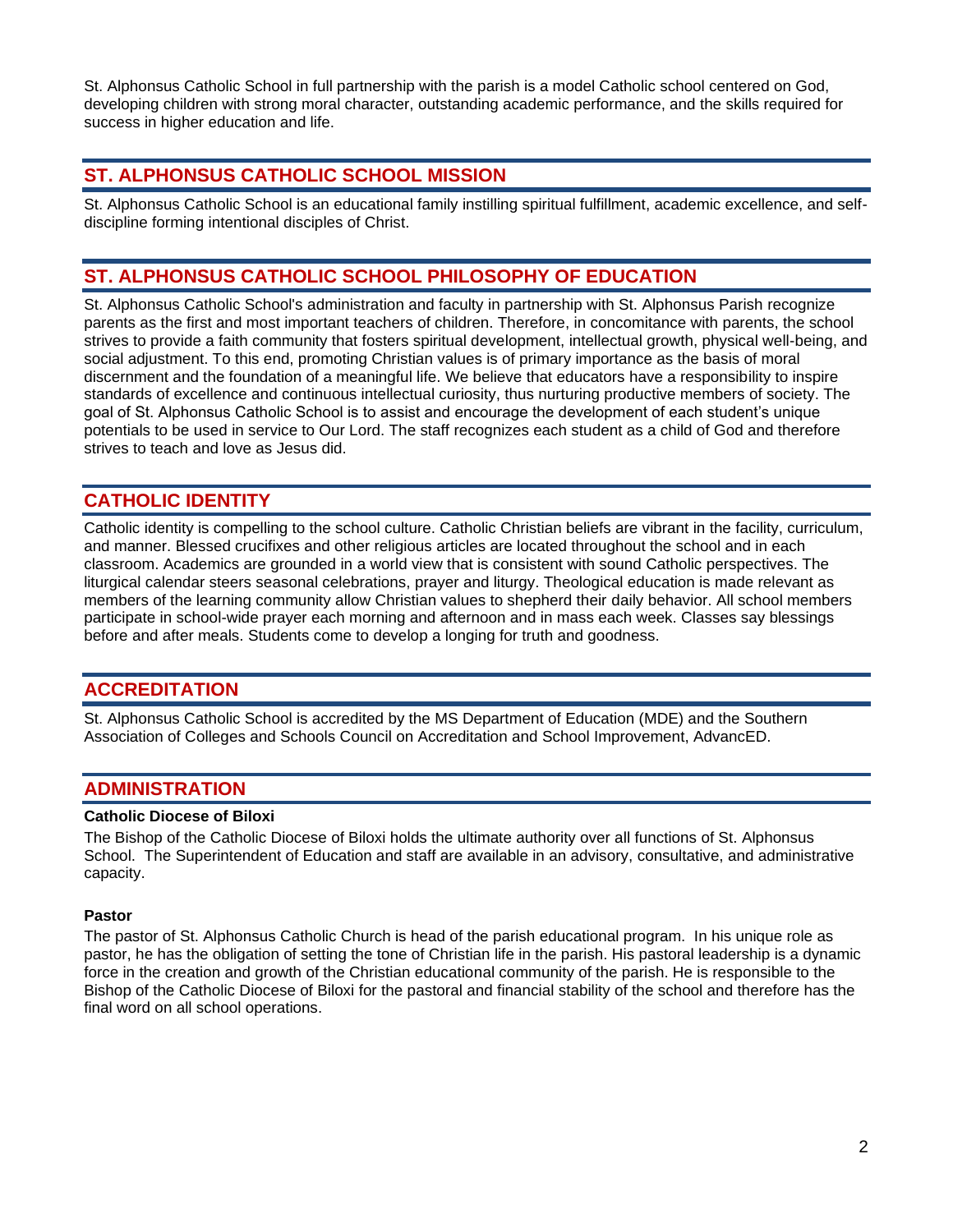#### **Principal**

The principal has overall responsibility of the management of the educational institution as guided by the local school advisory council, Diocesan Office of Education, and by the Mississippi Department of Education. The principal answers directly to the pastor and implements school policies. The decisions of the principal are final. No appeals of the principal's decisions can be made to the local school advisory council.

## **ADMISSION / WITHDRAWAL**

#### **Education Contract**

The education of students of St. Alphonsus Catholic School is based upon an agreement between the school and parents/guardians. The school agrees to provide superior educational services in exchange for payment of tuition/costs. Parents/guardians and students promise to abide by policies, procedures, and rules of the school. The information provided by the parents/guardians to the school for registration induces the school to enter into this agreement, and therefore, any misrepresentation, inaccuracy or untruth in the information provided, when discovered, may be grounds, in the sole discretion of the school, for subsequent removal of student(s) from the school and the termination of this agreement.

#### **State Regulations**

According to the 1976 Supplement to the Mississippi School Code, page 15, Chapter 390, House Bill No. 458, Section I: "Section 37-15-9, Mississippi Code of 1972, is amended as follows: 37-15-9. No child shall be enrolled or admitted to any school, which is part of the free public school system during any school year unless such child will reach his sixth birthday on or before September 1 of said school year. No student shall be permanently enrolled in a school in the State of Mississippi who formally was enrolled in another school within the state until the cumulative record of said student should have been received from the school from which he transferred. Should such a record have become lost or destroyed then it shall be the duty of the superintendent or principal of the school where the student last attended school to initiate a new record. And Section 3: This act shall take affect and be in force from and after July 1, 1977." To be eligible to enter kindergarten, a child must reach his/her fifth birthday on or before September 1. To be eligible to enter first grade, a child must reach his/her sixth birthday on or before September 1.

#### **Immunization Law**

Mississippi Law (Senate Bill 2650) states, "It shall be unlawful for any child to attend school, kindergarten, or similar type facility intended for the instruction of children either public or private unless they shall first have been vaccinated against those diseases specified by the State Health Officer." A Certificate of Compliance is required from a private physician or a Mississippi county health department prior to attending St. Alphonsus School.

#### **St. Alphonsus Catholic School Registration Procedures**

Priority will be given to those children who meet the following requirements:

- 1. Children of registered parishioners of St. Alphonsus Catholic Church, or cooperative sister parishes, who are contributing according to their means through the envelope system (tithing)
- 2. Children who have siblings attending St. Alphonsus School
- 3. Children who are baptized Catholic

All students entering St. Alphonsus must present the following information:

- Completed registration form
- Certified birth certificate copy
- Immunization compliance MS Form 121
- Latest report card
- Baptismal and/or First Communion certificate copy, if Catholic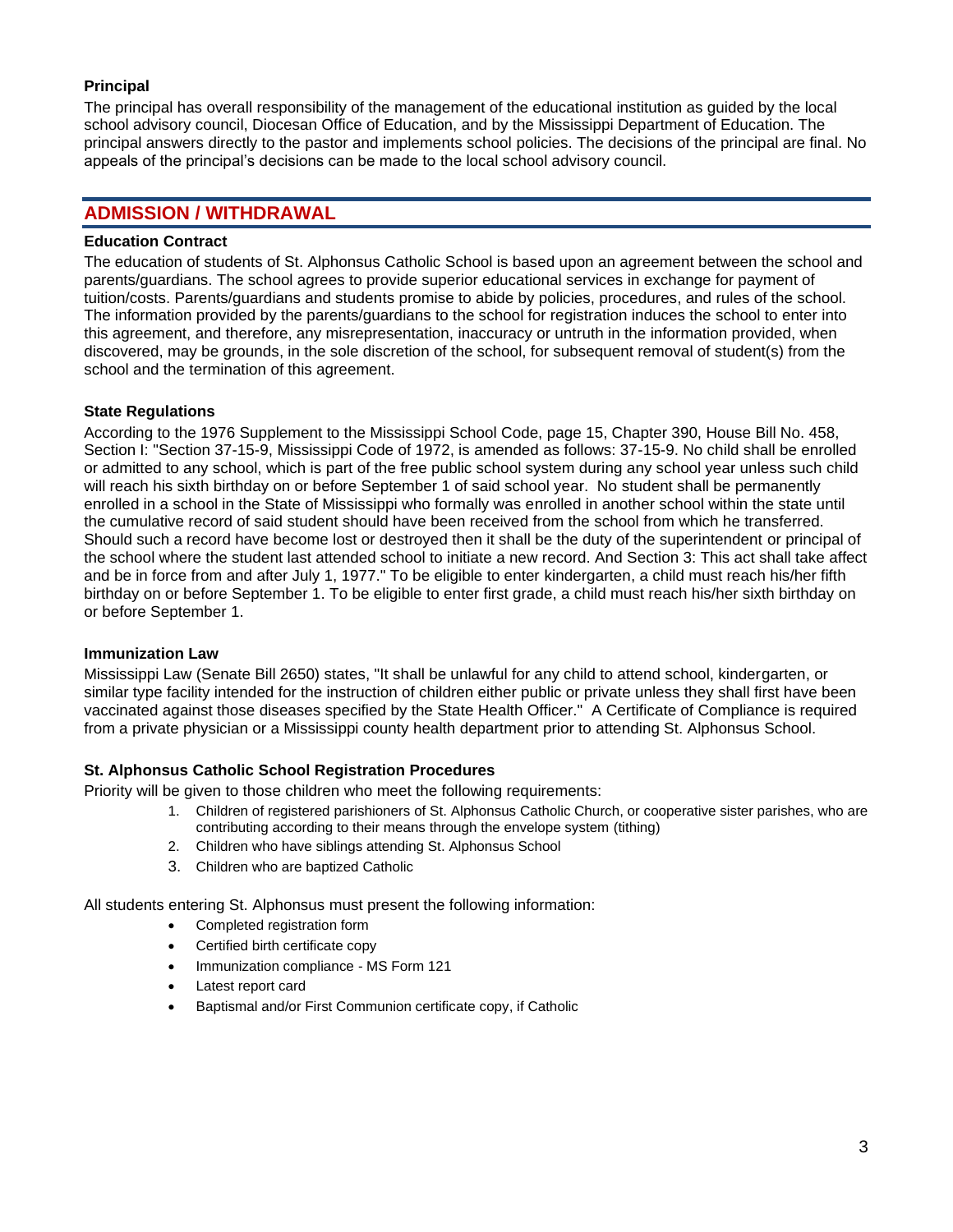#### **Fees and Tuition**

Tuition and fees are established each year. Fees include: registration fee (non-refundable and payable at time of registration), classroom resource fee, and technology fee. Tuition may be paid in full or half payments to the school, or they may be paid monthly (10 months maximum) through FACTS ™ Tuition Management Company. Payment method must be declared at registration. **Fees and tuition are non-refundable in the event of a withdrawal except in the case of employment relocation, illness, or other reason deemed eligible by the principal.**

#### **Student Cumulative Records**

Student cumulative records are available to parents for review upon request to the administration. In compliance with state regulations, all records are handled in a manner to assure confidentiality.

Mississippi law requires that a cumulative record be kept for each student throughout the entire school enrollment period. The law requires that the cumulative folder be mailed to the head of the school to which a student transfers and a copy of the permanent record (insert sheet) be kept permanently by the school district from which the student transfers. No cumulative record may be hand-carried by the parent/guardian from one school to another within the United States.

#### **Transfer-in**

Students who enter from schools that are not state or regionally accredited, including home-schooled students, are required to take placement tests for grade determination. Students from accredited schools will be accepted at grade level as submitted by the last school. After a short adjustment period and with assessment data available, the teacher and administration will meet with parents regarding placement if the student is found to be improperly placed.

#### **Withdrawal**

Parents/guardians wishing to withdraw their child from St. Alphonsus Catholic School should notify the school office as soon as possible. All school-issued materials must be returned. Tuition, fees, and fines must be brought current as part of the withdrawal process. A signed withdrawal form showing current grade averages will be completed and a copy given to the parent/guardian to carry to the new school. Cumulative records will be forwarded upon formal request from the receiving school, as per Mississippi Department of Education directives.

## **ATTENDANCE**

Prompt and regular attendance at school is essential for successful schoolwork and is required by MS 37-13-91 Compulsory School Attendance Law. Absences burden the student and teacher and may impact student progress. The parent/guardian must notify the school office between 7:40 and 9:00 AM on the day of an absence. Any written documentation pertaining to the absence should be sent to the teacher upon the student's return to school. Determination of excused/unexcused will be made in accordance of the law by administration.

Absences will be considered unexcused unless the following conditions apply:

- 1. Illness (doctor's excuse may be required) or isolation ordered by health official
- 2. Medical or dental appointment
- 3. Death or serious illness in the immediate family (notify the teacher/principal)
- 4. School closing
- 5. Required attendance at court proceedings
- 6. Valid educational travels preapproved by administration

A doctor's excuse is required if a student is out for three consecutive days. Absences not verified with a note will automatically be considered unexcused. Any assignment missed during absences must be made up within the time limits stipulated by the teacher.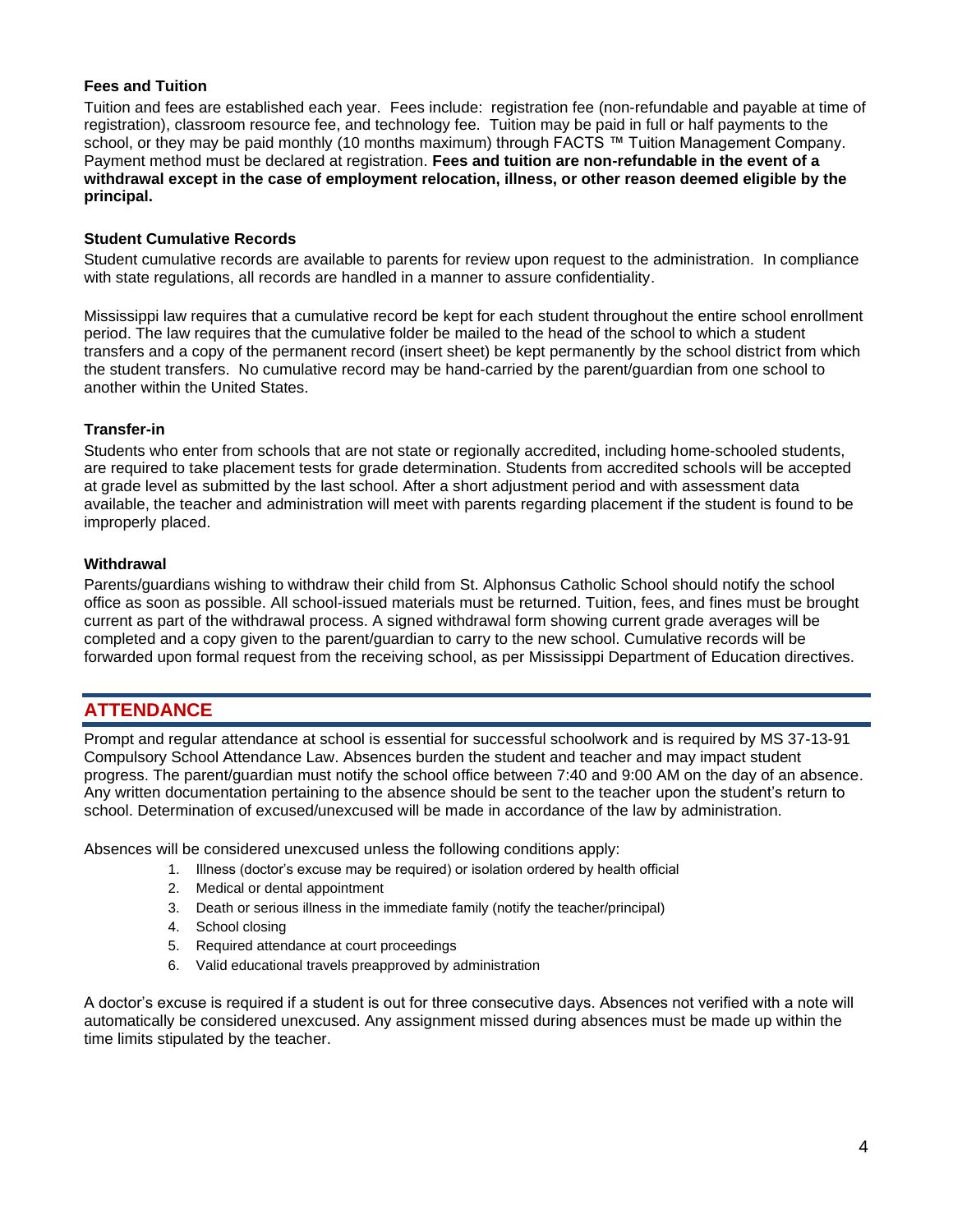#### **Intake and Dismissal**

| <b>INTAKE / DROP-OFF</b>                                                                         |               |                                                                   |
|--------------------------------------------------------------------------------------------------|---------------|-------------------------------------------------------------------|
| <b>Grade Level</b>                                                                               | Time          | <b>Entrance via:</b>                                              |
| PK1 and PK2                                                                                      | $7:40 - 8:00$ | North Hall Doors (doors immediately adjacent to PK1/PK2           |
|                                                                                                  |               | classrooms)                                                       |
| PK3                                                                                              | $7:40 - 8:00$ | Main Doors (office glass doors)                                   |
| PK4                                                                                              | $7:40 - 8:00$ | Cloister Entrance (covered double doors between school and church |
|                                                                                                  |               |                                                                   |
| $K-6$ *                                                                                          | $7:40 - 8:00$ | Gym Hall Door (door in back of building at top of ramp)           |
| *Students in grades K-6 with siblings in PreK can be dropped off at the front of the school with |               |                                                                   |
| their siblings.                                                                                  |               |                                                                   |

| <b>DISMISSAL</b>                                                      |             |                                                                |                   |
|-----------------------------------------------------------------------|-------------|----------------------------------------------------------------|-------------------|
| <b>Grade Level</b>                                                    | <b>Time</b> | <b>Regular Departure</b><br>via:                               | <b>Rainy Day:</b> |
| <b>PK1 &amp; PK2</b>                                                  | 3:10        | <b>North Hall Doors</b>                                        | Same              |
| PK3                                                                   | 3:10        | Main Doors                                                     | Same              |
| PK4                                                                   | 3:10        | <b>Cloister Entrance</b>                                       | Same              |
|                                                                       |             |                                                                |                   |
| $K - 6$ *                                                             | 3:10        | Release students to<br>gym; car line begins<br>at gym entrance | Same              |
| *Students in grades K-6 with siblings in PreK can be picked up at the |             |                                                                |                   |
| front of the school.                                                  |             |                                                                |                   |

#### **Tardiness**

A student is considered tardy if he/she has not joined the class when the 8:00 AM school bell rings. Tardy students must be signed-in to school by the parent. A tardy student will receive a tardy slip before admission to the classroom. A medical appointment is considered an excused tardy, but these appointments should be made outside of school hours whenever possible. Excessive tardiness will be brought to the attention of the administration.

Protection of instructional time is a priority. Teachers begin classroom work immediately. They establish morning routines to help students become responsible for initiating their work on their own independently.

## **Early Checkout**

Students should remain in class for the entire day unless a checkout is unavoidable. Students leaving before the bell miss valuable instruction and prayers. Any student checking out before the end of the school day must report to the office and have the authorized adult sign them out of school. Teachers will not dismiss a student to the office without official notification from the office that the parent or approved adult has arrived to check the student out.

Checkouts are not honored after 2:30 except in the case of illness. After 2:30, students should remain with their class for bell dismissal. Under no circumstances should early checkout be used to circumvent the established conventional dismissal policy. This damages the established safety protocols established to protect the children and adults of the school (such as staggered dismissal), and family cooperation with the established procedures is greatly appreciated.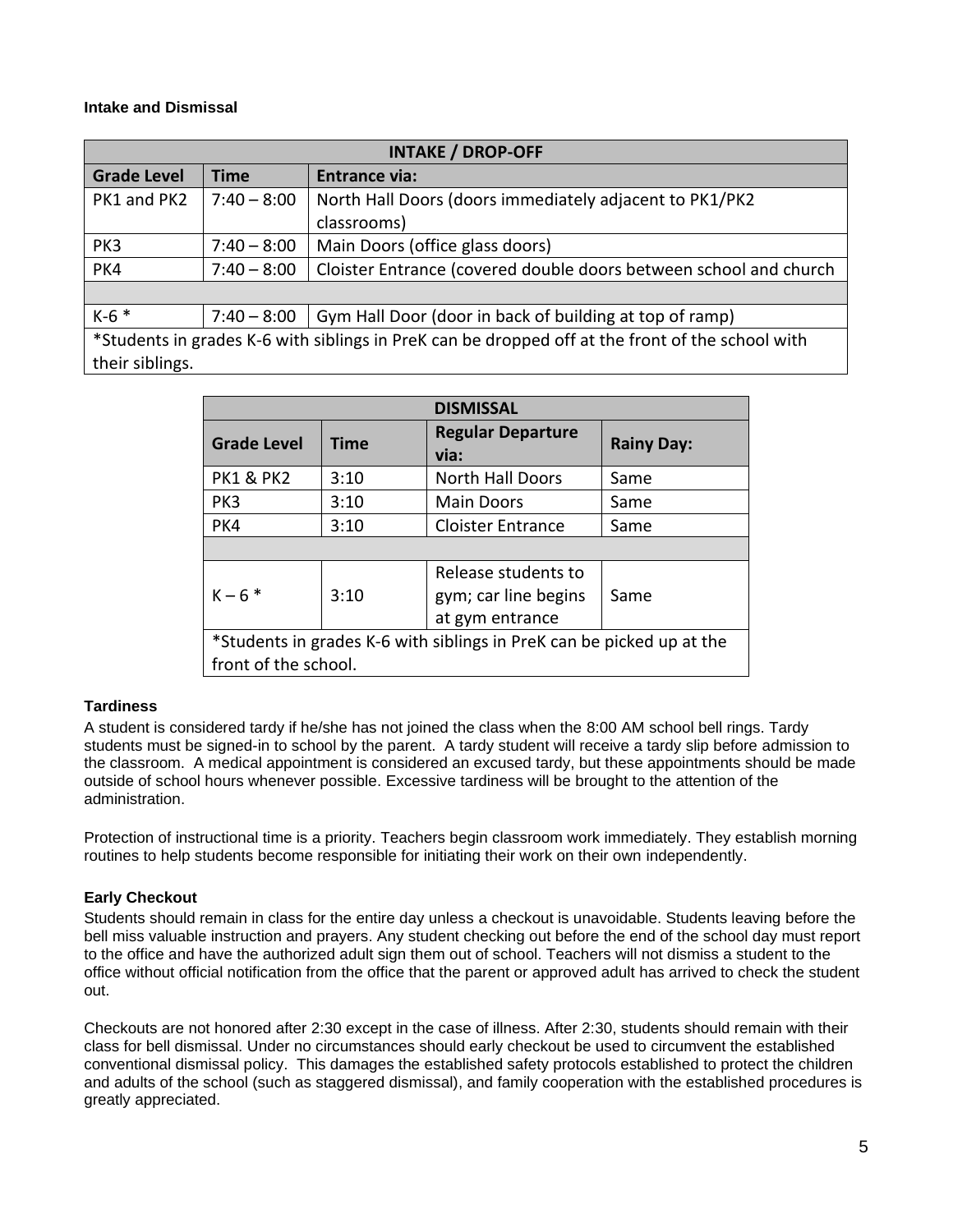#### **Perfect Attendance**

Perfect attendance consists of being present from the first bell to the last bell of every school day – no absences, no tardiness, and no checkouts.

## **BEHAVIOR MANAGEMENT**

St. Alphonsus Catholic School expects and enjoys a high standard of propriety from all students. Parents and teachers are called to guide students in developing a sense of personal and social responsibility through selfdiscipline. Students are called to be respectful and to demonstrate Christian character.

We believe that children can be taught self-discipline skills as a part of the total school curriculum. To this end, the school implements a self-discipline skills based on the philosophies and teachings of St. John Bosco.

The two goals of discipline, according to this philosophy, are to maintain safety and order within the community, and to identify, teach, and practice the skills necessary to be self-disciplined. Discipline is seen as an opportunity for faith development rather than a punishment.

We expect students to conduct themselves in a manner that is becoming of a Catholic student and exhibit selfdisciplined behavior at all times, on or off campus, in conformity with the norms of our school handbook. The principal is the final recourse in all disciplinary situations.

Our educators teach and model desired behavioral traits regularly and lovingly encourage children to meet these goals and behavioral outcomes each day. Teachers communicate with parents the expectation of conduct that exhibits our Catholic values.

#### **Classroom Conduct**

Teachers and students establish age-appropriate procedures at the beginning of the year. Goals and outcomes for each classroom are shared with parents as the year begins. Parents are invited to be a part of the relationship-building process throughout the year.

#### **Classroom Behavior Consequences (examples)**

**First Offense:** Verbal warning and redirection

**Second Offense:** Teacher/student conference documented by the teacher. An appropriate prayerful consequence may be assigned.

**Third Offense:** Parent conference will be held and documented by the teacher. An appropriate prayerful consequence may be assigned.

**Fourth Offense:** Discipline Referral to the principal will be issued. Principal will contact parents, assign appropriate consequences, and the student will be placed on the discipline ladder.

#### **PreK 2-1 st Grade Student Offense Examples:**

| Open Defiance                                                  | Step 1-4   |
|----------------------------------------------------------------|------------|
| <b>Disrupting Instructional Time</b>                           | Step 1     |
| Inappropriate Behavior anytime                                 | Step 1     |
| Continues failure to follow expectations in any setting        | Step 1-4   |
| Name calling or disrespect to students or adults               | Step 1-4   |
| Harassment or threats                                          | Step $2-4$ |
| Defacing or damaging school property or the property of others | Step 2-4   |
| Profanity or vulgarity                                         | Step 2     |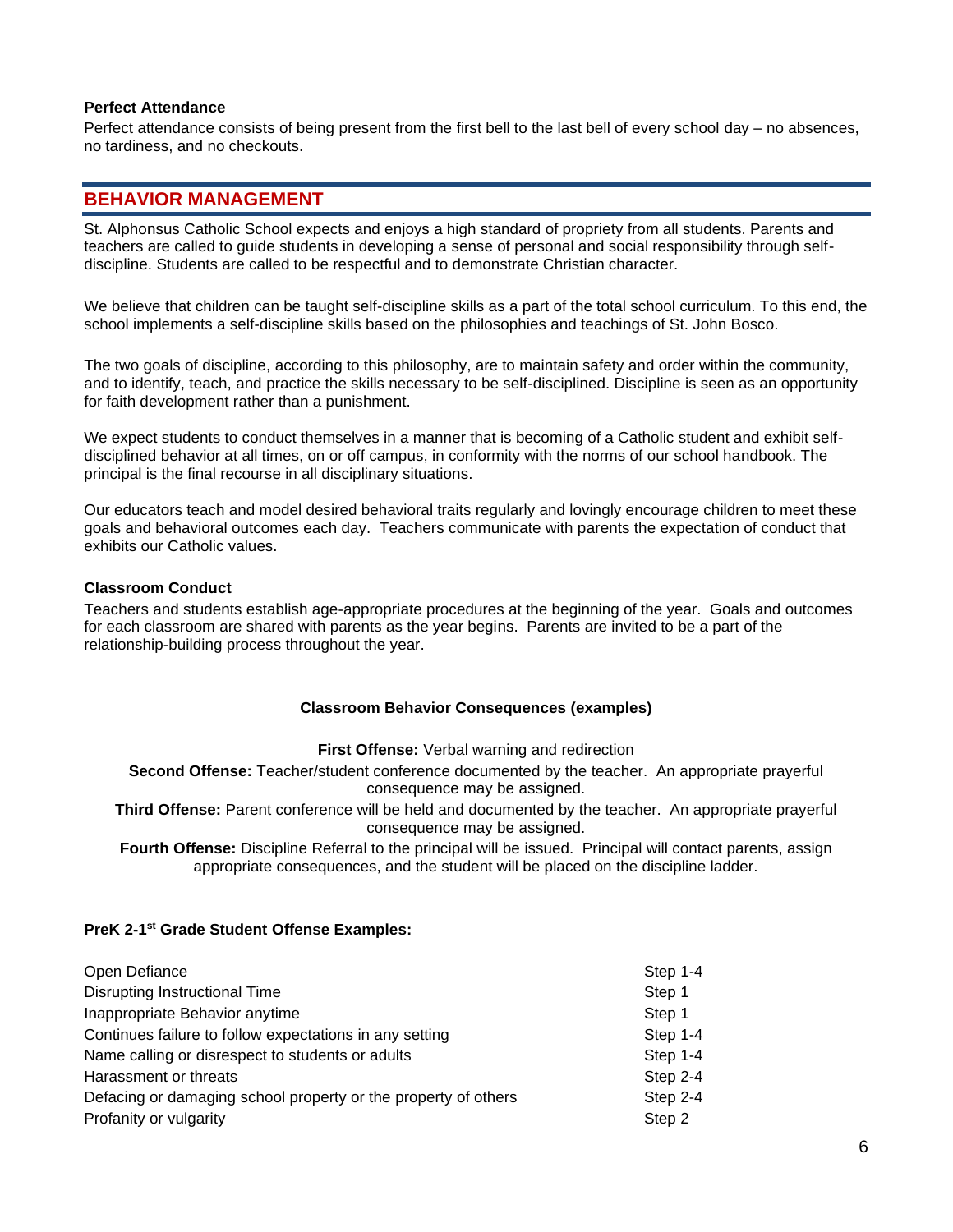| Bullying (words and actions)                | Step 2-4 |
|---------------------------------------------|----------|
| Physical abuse of anyone                    | Step 3-4 |
| Behavior determined severe by the Principal | Step 1-5 |

After first discipline ladder offense, the student's next infraction will move to the next step on the discipline ladder. **Discipline Ladder Steps (Pre-K through 1st Grade)**

**Step 1:** The student will conference with the principal with a discipline referral from the teacher. Parents will be contacted and consequences will be assigned. Parents/guardians must sign discipline referral form and return to the principal.

**Step 2:** The principal will meet with the student as well as the parents/guardians. Consequences will be assigned and second discipline form will be signed.

**Step 3:** The student will serve in school suspension in a manner deemed appropriate by the principal. Discipline referral will be signed.

**Step 4:** The student will serve out of school suspension for a time deemed appropriate by the principal. Final notices will be given regarding step 5 of the ladder.

**Step 5:** A team will meet to determine next steps. Such steps can include expulsion.

#### **2 nd Grade-6 th Grade Student Offense Examples:**

| Step 1-4   |
|------------|
| Step 1     |
| Step 1     |
| Step 1-4   |
| Step 1-4   |
| Step 2-4   |
| Step 2-4   |
| Step $2-4$ |
| Step 2-4   |
| Step 2     |
| Step $2-4$ |
| Step 3-4   |
| Step 3-4   |
| Step 3-5   |
| Step 3-5   |
| Step 5     |
| Step $1-5$ |
|            |

After first discipline ladder offense, the student's next infraction will move to the next step on the discipline ladder.

#### **Discipline Ladder Steps (2nd -6 th grades)**

**Step 1:** The student will conference with the principal with a discipline referral from the teacher. Parents will be contacted and consequences will be assigned. Parents/guardians must sign discipline referral form and return to the principal.

**Step 2:** The principal will meet with the student as well as the parents/guardians. Consequences will be assigned and second discipline form will be signed.

**Step 3:** The student will serve in school suspension in a manner deemed appropriate by the principal. Discipline referral will be signed.

**Step 4:** The student will serve out of school suspension for a time deemed appropriate by the principal. Final notices will be given regarding step 5 of the ladder.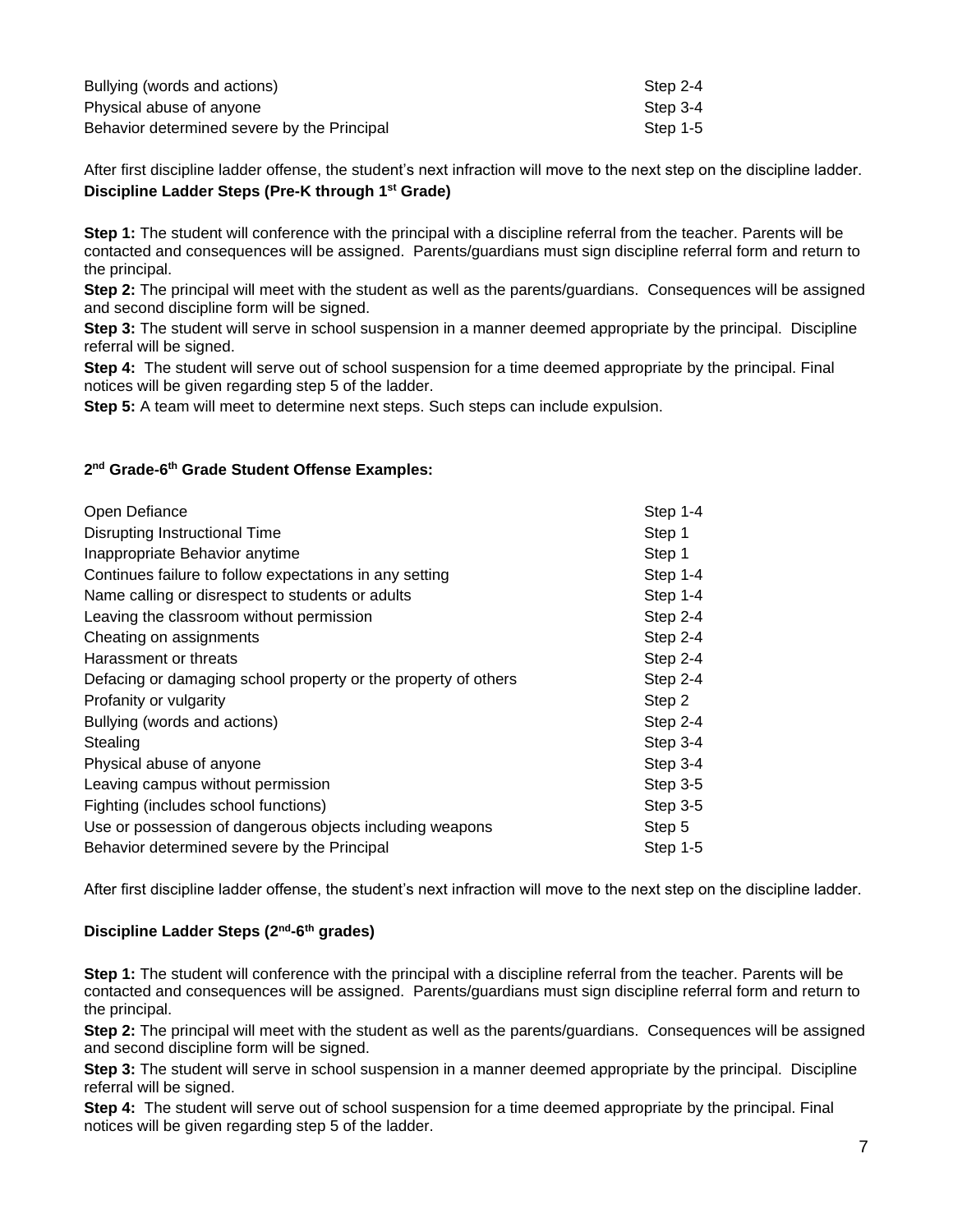**Step 5:** A team will meet to determine next steps. Such steps can include expulsion.

#### **Absence of the Principal**

In the absence of the principal the lead teacher or other staff member deemed by administration will act on the principal's behalf.

#### **Conduct Detrimental to the School**

St. Alphonsus Catholic School is considered a family. We work very hard to provide the highest level of academics and to form intentional disciples of Jesus Christ. The education of a child is a partnership between parents and the school. If, in the opinion of the school administration, that partnership is irreparably broken, parents may be required to withdraw their child(ren) from our Catholic school. This conduct includes, but is not limited to, physical behavior, social media activities, internet posts and interaction with local and national media. There are channels to discuss unpleasant issues that may arise. Social media is not the appropriate forum for this and only serves to damage the school and the relationship between all parties.

#### **Harassment**

Harassment based upon gender, color, race, age, national origin, disability, or any other reason will not be tolerated, regardless of whether the perpetrator is a student, employee, or parent. Bullying is considered harassment. The principal should be notified of harassment situations for appropriate actions to be taken.

## **COMMUNICATION**

The school keeps parents abreast of all activities and events through multiple portals (FACTS, website, Facebook, Instagram, email, newsletters, phone, text). All publications or notices of public or school-wide distribution must be presented to the administration for approval before issuance.

#### **Use of School Name, Logo, Emblem or Mascot**

The school name, logo, motto, or mascot may not be used without the permission of the school administration. Such permission is subject to the requirement that all policies of the school and the Catholic Diocese of Biloxi be followed.

#### **Chain of Communication**

Effective communication must take place. In this regard, parents/guardians should first communicate directly with the teacher or staff member involved with issues regarding their child. Should, at any time, either party feel uncomfortable or intimidated by meeting alone, they may request that an administrator join them in the meeting. Parents/guardians should never engage a staff member in conversation regarding any child other than their own child. This behavior is a serious breach of professional conduct for a staff member and unethical behavior for all parties involved.

#### **Email**

The faculty and staff can be contacted directly through email. The address is the person's first initial and last name @stal.org (example: ehartzog@stal.org ). Teachers check their email each morning and afternoon before leaving for the day. Teachers will not interrupt instructional time to check email throughout the day.

#### **Homeroom Parents**

A homeroom parent representative is chosen by each homeroom teacher at some point after "final registration" in July. The homeroom parent will coordinate with the teacher to maintain open communication with parents to inform them of events and to assist in coordinating classroom activities that require parent support.

#### **Announcements**

Announcements are made twice daily from the principal's office: once in the morning, and in the afternoon. Students in grades 3-6 usually lead announcements and prayers over the intercom. Announcement/prayer time is critical in starting and ending the school day.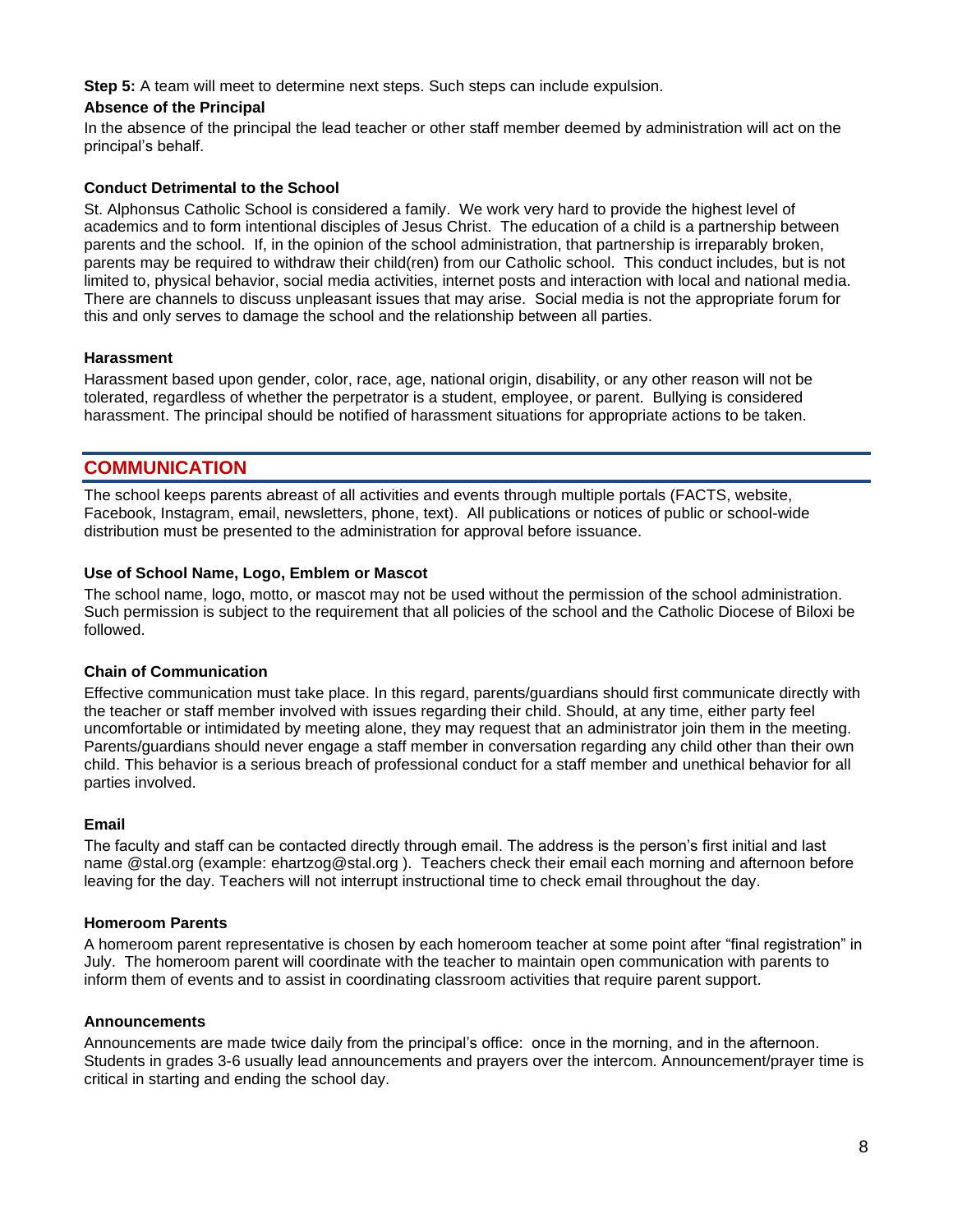#### **Parent/Teacher Conferences**

Parent/teacher conferences should be held whenever the parent or the teacher deems it necessary. Conferences are scheduled outside of instructional time at the convenience of the teacher and the parent. Unscheduled conferences with a teacher during instructional time are not permitted since teachers are to be engaged in instructional activities and class supervision from bell to bell. Parents can request an appointment at an appropriate time in writing.

The first semester report card is distributed by means of a parent-teacher conference in January. The parent is required to attend and review the student's progress. The first semester report card will be issued during this conference.

#### **Teacher Communication**

Each teacher communicates directly through FACTS and other approved platforms. Each teacher sends home a weekly newsletter to keep parents abreast of classroom news, assignments, reminders, and school activities. These newsletters are posted by Monday morning and go home in print that afternoon.

#### **Party Invitations**

Parents may send party invitations to the classroom to be distributed to the students only if all students are to be invited or all students of a certain gender are to be invited. Invitations should include all students within a classroom if both boys and girls are being invited. If the party is only for a single gender, then the invitations should include all boys or girls in the classroom.

#### **Cellular Communication**

FACTS Parent Alert will be used periodically to contact families/staff by telephone or text with schedule changes or school emergency communications. Appropriate phone numbers will be verified at final registration. You must agree to these communications to be contacted. Please update your phone numbers and email contact information with the office as needed.

#### **Telephone Policy**

*Outgoing calls:* Students may use the phone at the discretion of their teachers, who will, in turn, notify the office. *Incoming calls:* Please do not ask that students be disturbed from class to speak on the phone, except in the case of an emergency. Please note that all transportation change requests should be sent directly to the teacher in writing. However, in the event of an emergency, the office will accept the change and notify the child directly. Students are not allowed to use cell phones at school.

Messages for teachers will be delivered to their mailboxes in the workroom during the day unless there is an emergency requiring that the message be delivered immediately. Teachers are not permitted to accept parent calls on their cell phones during school hours.

#### **Visitors/Parents**

All outside doors, except the doors in front of the school (Jackson Avenue entrance), are locked throughout the school day.

Visitors and parents entering the school are to sign in at the office and obtain a visitor's sticker to be worn throughout the stay. All recurring visitors and chaperones, who interact with the children, must have a current completed and verified background check on file in the school office. While some parents are more familiar to school staff than others, all should adhere to the visitor policy for safety and continuity. Please do not ask students or teachers to open locked doors for you and help monitor this system by reporting strangers to the office.

#### **Wednesday Folders**

Teachers send home papers in a folder each Wednesday for parents to review. Folders should be signed by the parent/guardian, and papers do not need to be returned to the teacher unless requested (papers needing to be signed and RETURNED are labeled by the teacher). Outgoing enclosures for the Wednesday folder must be delivered to the school secretary no later than 3:00 P.M. Tuesday afternoon each week.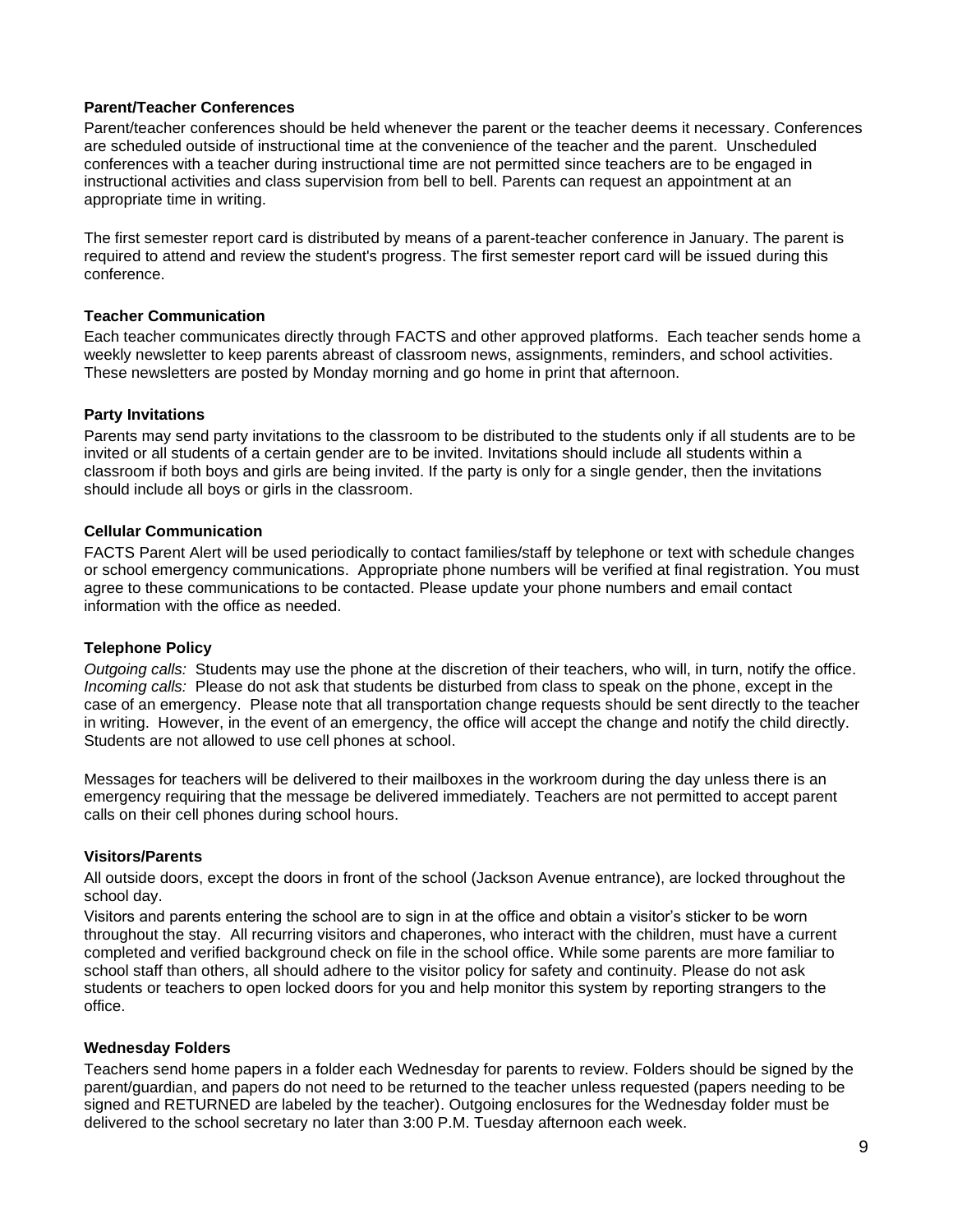## **CURRICULUM**

#### **Religion/Liturgical Ministry/Mass**

Direct Catholic religious instruction occurs daily. Materials used are approved by the United States Conference of Catholic Bishops and focus on scripture, prayer, and faith community experiences. Students are expected to model Christian behavior, embrace Christ's message of infinite love, and participate in prayer. Students lead weekly liturgies and participate in prayer services, religious presentations, and works of mercy throughout the school year.

Students attend daily mass once each week or Holy Days of Obligation. Parents are welcome to attend. Classes in grades 2 through 6 prepare and lead the liturgy. Students in kindergarten and grade 1 begin learning to lector during the second semester. Religion teachers are responsible to prepare students for mass. This preparation includes, but is not limited to, greeting, mass readings, choir, offertory procession, and altar serving (for grades 3- 6). Typically, the religion teacher and students bring up the gifts. Altar server training is handled by the priest or a deacon and announced throughout the school year as needed for Catholic students in grades 3-6. Servers are scheduled for all school masses. The sacraments of Reconciliation and Eucharist are celebrated for the first time in second grade. Preparation for the sacraments is coordinated between the school and the  $2<sup>nd</sup>$  grade child's home parish. Students also participate in monthly Masses at St. Alphonsus Parish where they serve as ushers, altar servers, choir members, etc. while sharing with the parish their current school activities.

#### **Academics**

Instructional strategies are developed by St. Alphonsus Catholic School teachers to address high expectations through the Mississippi Department of Education College and Career Readiness Standards (MSCCRS). Using these standards as benchmarks, teachers incorporate work that reflects higher-order thinking and reasoning skills.

#### **Instructional Time**

The faculty, staff and administration maintain uninterrupted instructional time, with a focus on time-on-task, limited announcements and careful adherence to our daily schedule.

#### **Homework**

Homework is considered an integral part of a student's academic life and is designed to review and practice skills covered in class, but should not be overwhelming. To determine approximately how long homework should take each day, add a "0" to your child's grade to determine the *average range of time*. For example, homework in 2nd grade should take about 20-30 minutes, in 3rd grade, 30-40, etc. Homework may involve short and/or long-term assignments. Although homework grades are not taken, homework should be completed as assigned. Homework is reviewed by the teacher, and instruction is adjusted as needed.

#### **Special Services**

Evaluations for speech/language will be coordinated with St. Alphonsus Catholic School and the Student Services Department of the Ocean Springs School District.

When learning difficulties or lack of progress of any student are noted, a team is assembled to review the concern. The team will include the teacher, parents, administration, and anyone with special knowledge regarding the student's specific concerns. This team will assist the teacher in developing and monitoring interventions to improve student learning. If necessary, the team, through their documentation of efforts, will assist in obtaining assistance from the child's home public school district of residence.

#### **Education of Children with Special Needs**

Consistent with the Gospel, Catholic schools are nondiscriminatory and believe that all children deserve an educational experience that includes the teaching of religious and moral values. However, due to limited financial resources, Catholic schools may not be able to effectively provide appropriate educational programs for some students. Federal law recognized this fact and therefore, while public schools must make all "reasonable accommodations" to educate all students; Catholic schools are called upon to make "minor adjustments" to the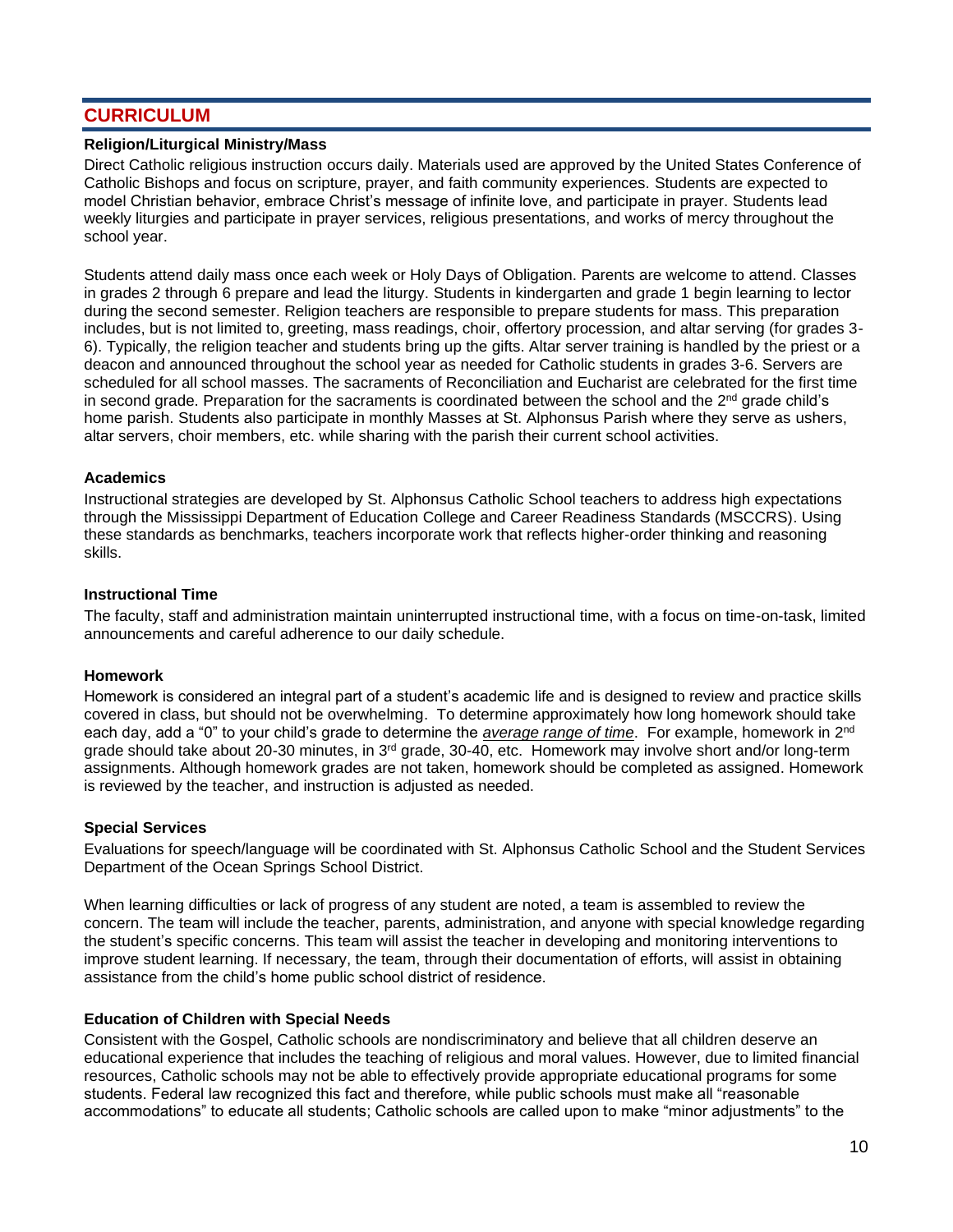educational program. If a child has special needs, parents are free to request program modifications. Provided that the student is otherwise qualified for admission and if the required program modification constitutes "minor adjustments", the student may be admitted. Any time it becomes apparent that a child requires more resources than available; the school will make this known to the parents.

#### **Textbooks**

Parents agree to assume full responsibility for textbooks and other materials issued to their children. All textbooks must be returned on withdrawal. Teachers make records of issuance to ensure proper accounting when texts are returned. A replacement cost will be assessed for lost, destroyed, or damaged books. Teachers are to inventory and account for all textbooks at the end of each year. Mississippi Department of Education offers limited funding for textbooks based on average daily attendance (ADA). Student absences reduce textbook funding allowances.

#### **EXTRA CURRICULA**

#### **Academic Competitions**

A school reading fair and science fair are normally held each year, and students are encouraged to participate. opportunities can prove extremely beneficial to encourage students to work past their comfort zones and learn new skills. Fair information and regulations will be published in a timely manner.

#### **Assemblies and Additional Programs**

During a normal school year, school-wide assemblies are occasionally held but limited so as to protect instructional time. However, when warranted, they are typically held immediately after the weekday morning mass. Presentations include Virtuous Awards Ceremony (last Friday of the month), Grandparents' Day, preschool Thanksgiving program, kindergarten/preschool Christmas program, Jesse Tree program, the Living Stations of the Cross, Passion Play, and sixth-grade graduation.

#### **Field trips**

Field trips are designed for academic value and alignment with grade-level curriculum. A chaperone must have a signed permission slip, a volunteer background check, an Acknowledgement of Diocese Child Protection Policy on file in the school office and be approved by the teacher. Siblings are not permitted to join the field trip even if they are members of the school. Other children of chaperones should not accompany the class on field trips. Students must be in attendance (not absent or checked out) to be eligible to participate in the outing. Individual student participation on a field trip is at the principal's discretion. Field trip details, including meal arrangements, will be communicated by the teacher in advance of the trip.

A permission form for field trips within walking distance is requested from parents at the beginning of the year for in-town excursions. Plans for walking field trips are communicated to parents in advance. All walking field trips require administrative approval. Each class will take a MINIMUM one field trip per semester.

#### **ASSESSMENT**

#### **Grade Book**

The FACTS electronic grade book is available online to check student progress. User access information is distributed at the beginning of the year. Grades will be posted to FACTS in a timely manner, and no later than one week after assignments/assessments have been graded.

#### **Progress Reports**

Progress reports are sent home mid-quarter. The purpose of this report is to ensure that parents are aware of their children's progress or any potential concerns. All progress reports should be signed by parents and returned to their respective teachers within three (3) school days.

#### **Report Cards**

Parents are issued report cards of students' academic performance each quarter. Report cards should be returned signed within three (3) school days. As discussed earlier under "Parent/Teacher Conferences," the second report card (end of first semester) is distributed by means of a parent-teacher conference in January. This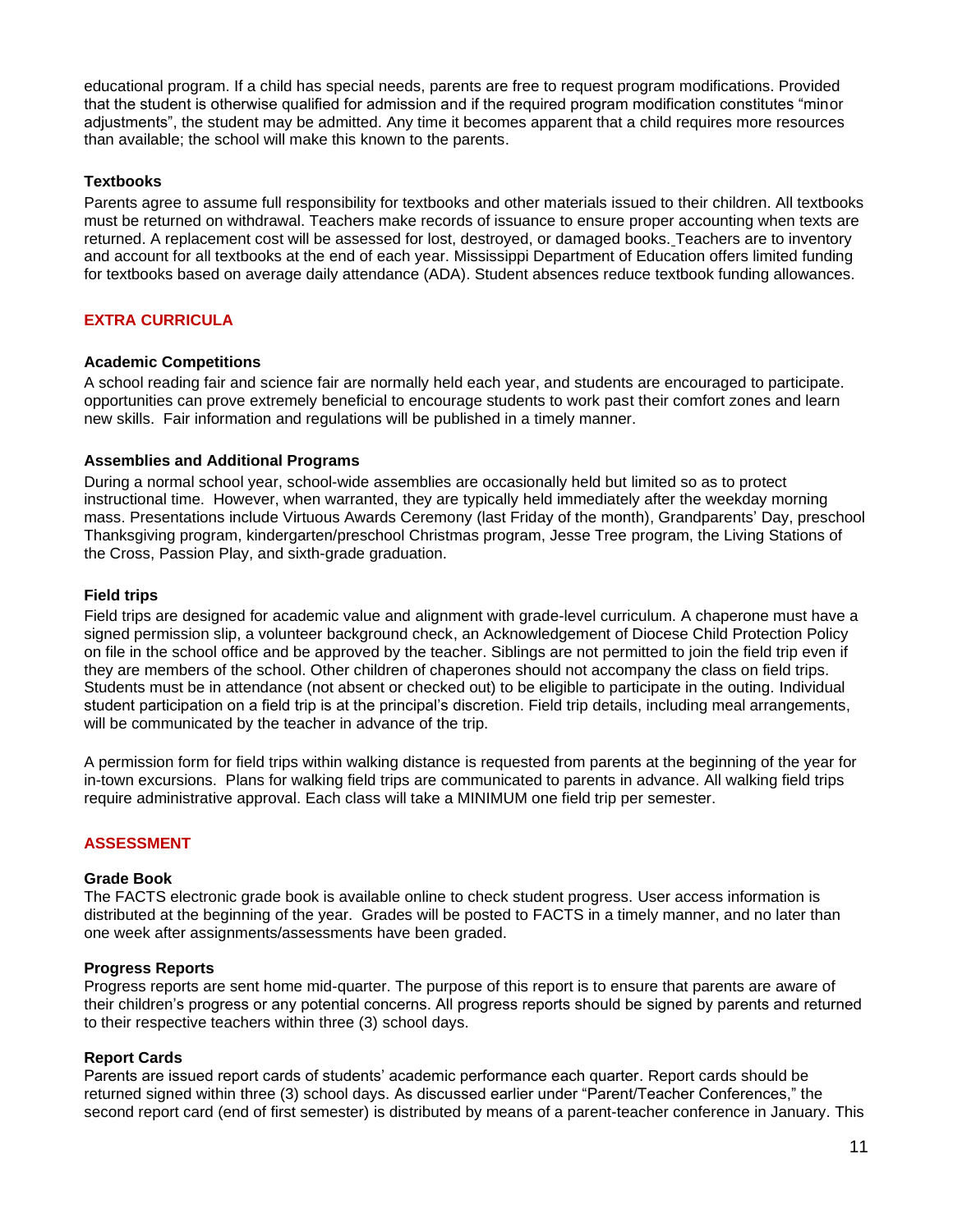date is set on the calendar and school will dismiss at noon that day for conferencing purposes. Parents are to schedule appointments with the homeroom teacher (an invitation to schedule will be sent by the teacher).

#### **Honors**

St. Alphonsus School recognizes academic achievement each quarter (by certificate). At the end of the year, academic performance for the year is also recognized (by certificate and assembly, if possible).

- Principal's List- all A's for all subjects, excluding Religion, Library, Music, Physical Education, Spanish, Technology, and Conduct
- Honor Roll- A/B's for all subjects, excluding Religion, Library, Music, Physical Education, Spanish, Technology, and Conduct.

#### **Grading Scale**

St. Alphonsus Catholic School follows the Grading Scale of the Catholic Diocese of Biloxi (see chart below). Report cards are issued four (4) times a year with the following standards:

| Grade | Percent |
|-------|---------|
| А     | 93-100  |
| А-    | 90-92   |
| в     | 85-89   |
| B-    | 80-84   |
| C     | 75-79   |
| D     | 70-74   |
| F     | Ი-69    |

Religion for Grades 4-6 is calculated on the grading scale above.

Grades K-3 Religion, Spanish, Library, Music, Physical Education, Technology, and Conduct in Grades K-6, are evaluated on the following scale:

| $E = Excellent$         |       | $E = 90-100$ |  |
|-------------------------|-------|--------------|--|
| $G = Good$              |       | $G = 80-89$  |  |
| $S =$ Satisfactory      |       | $S = 75-79$  |  |
| $N =$ Needs Improvement |       | $N = 70-74$  |  |
| $U =$ Unsatisfactory    | $U =$ | 69 - below   |  |

#### **Promotion Policy**

St. Alphonsus Catholic School has established minimum mastery requirements for each grade level. Promotion and retention decisions for individual students will be based on:

- 1. Successful completion (average of 70 or above) of reading and math in grades 1-3 (mandatory)
- 2. Successful completion (average of 70 or above) of four of the five major subject areas in grades 4- 6 (reading, math, social studies, science and language arts) (mandatory)
- 3. Attendance: Excessive absences (more than 20 days per year) are taken under advisement by the administration (discretionary)
- 4. Standardized testing results as an indicator of readiness for the upcoming grade (discretionary)
- 5. Maturity level, potential, and willingness to complete work. (discretionary)

Under discretionary circumstances, the final decision to retain (or promote) an individual student will be a joint decision of the teacher, parent, and administration, based on data available and in the best interest of the child. When a controversy exists, the administration will make the final decision.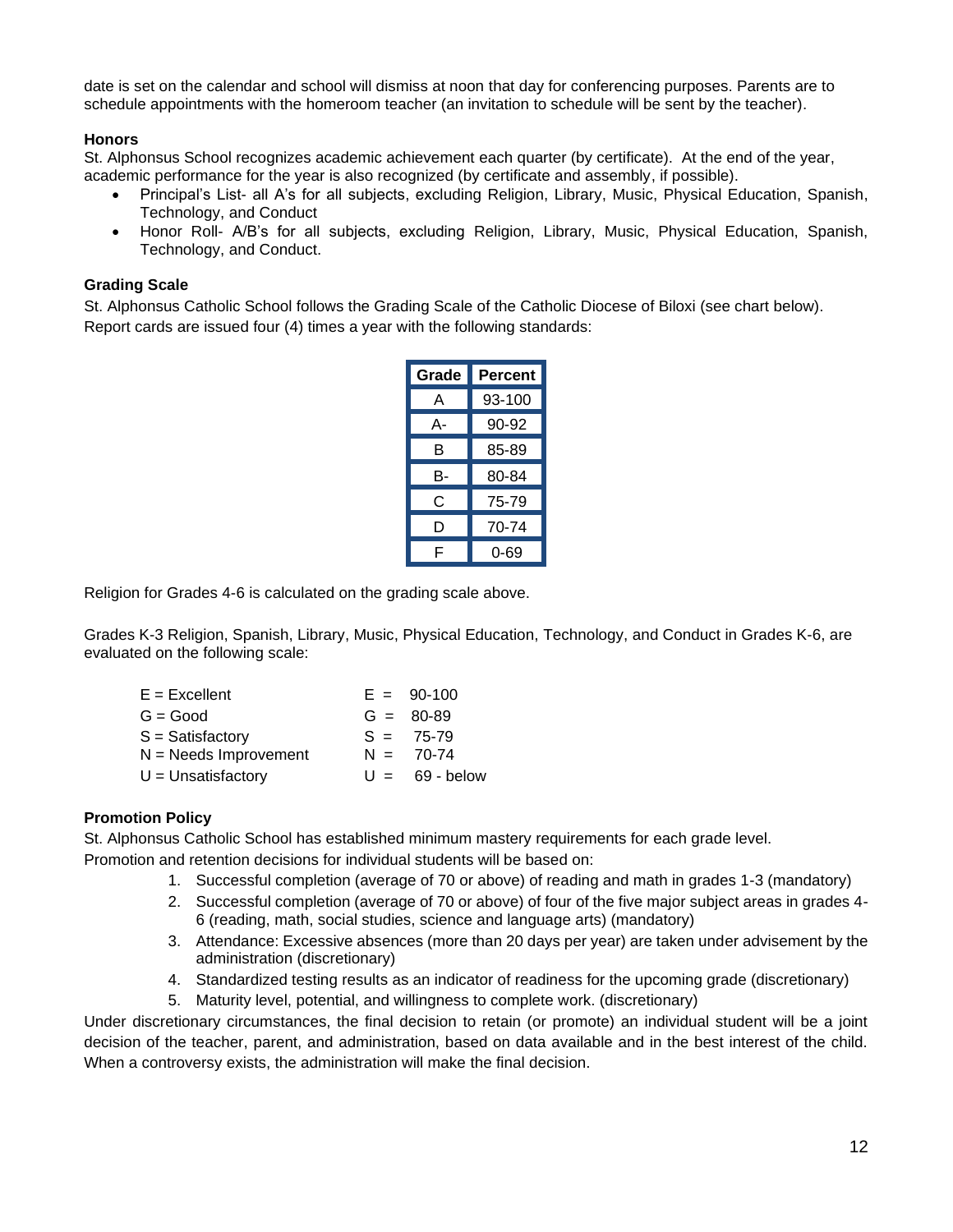#### **Standardized Testing**

Each year students at St. Alphonsus Catholic School take a nationally normed achievement test. Presently, St. Alphonsus Catholic School is using the ITBS (Iowa Test of Basic Skills) for such purposes. Such testing evaluates a student's performance as comparable to students of the same grade level across the nation. The test results show a range of scores and may be used to gain a sense of a student's strengths and weaknesses.

No test can measure educational development as absolute. Several evaluative measures should be considered in decision-making. The faculty and administration use test data to evaluate the effectiveness of curriculum and instruction, to develop individualized student goals, and to develop faculty training to meet students' needs.

## **DAILY SCHEDULE**

Normal school hours for all grades are 8:00 A.M. to 3:10 P.M. Students arriving at school before 7:40 A.M. must proceed to the cafeteria to be supervised by morning care personnel. Upon the morning bell, students will be escorted from the cafeteria to their classrooms.

## **DISTANCE LEARNING**

In the event of a natural disaster, disease outbreak or any other circumstances which, in the judgment of the school administration makes it infeasible, unsafe or otherwise imprudent to continue campus-based education, school shall resume as soon as practical via distance learning and/or other methods adopted and/or developed by the school administration and faculty. Due to continuing financial obligations relating to operational costs, including administrative, faculty and staff salaries, there shall be no suspension, reduction or refund of tuition or applicable fees.

## **EARLY DISMISSAL - PROFESSIONAL DEVELOPMENT MEETINGS**

Early dismissals are scheduled one Wednesday per month at 2:00 PM, as reflected on the school calendar. Noon dismissals are scheduled three times this year, also reflected on the calendar.

## **EXTENDED CARE**

Extended care is a non-profit service for parents. Morning care is offered in the cafeteria from 6:30 A.M. until 7:40 A.M. Students should not arrive before 6:30 A.M. as there is no supervision. Staff supervising extended care will release students to their teachers at the 7:40 bell. After care begins at 3:15 P.M. and closes at 5:30 P.M. Any student not picked up from the dismissal line is escorted to after care. After care includes homework time, snack, and playtime. No student may leave after school care without being signed-out by a properly authorized adult. Discipline issues will be taken up with the extended care director. Repetitive misbehavior may result in loss of the privilege to participate in the extended care program. There is a \$3.00 per hour, per child fee for this service (billed every two weeks). After 6:00 P.M., the fee increases to \$1.00 per minute. No child is allowed on campus after hours unless attending a supervised after school program. Parents are not to allow their children to be on campus without close supervision, even if they are volunteering.

## **FAMILY EDUCATION RIGHTS AND PRIVACY ACT**

The Catholic Schools in the Diocese of Biloxi adhere to the Buckley Amendment (Family Education Rights and Privacy Act) regarding privacy of student records and the rights of noncustodial parents. It is the responsibility of the parents to share any official custodial information decided through the courts. Official custodial agreements will be kept in a confidential file in the office of the principal as well as in the child's cumulative folder. In the absence of any court document, the school will view each parent as having full legal custody of his/her child. In the absence of a court order to the contrary, noncustodial parents have the right to receive records and information about their child's academic progress or lack thereof.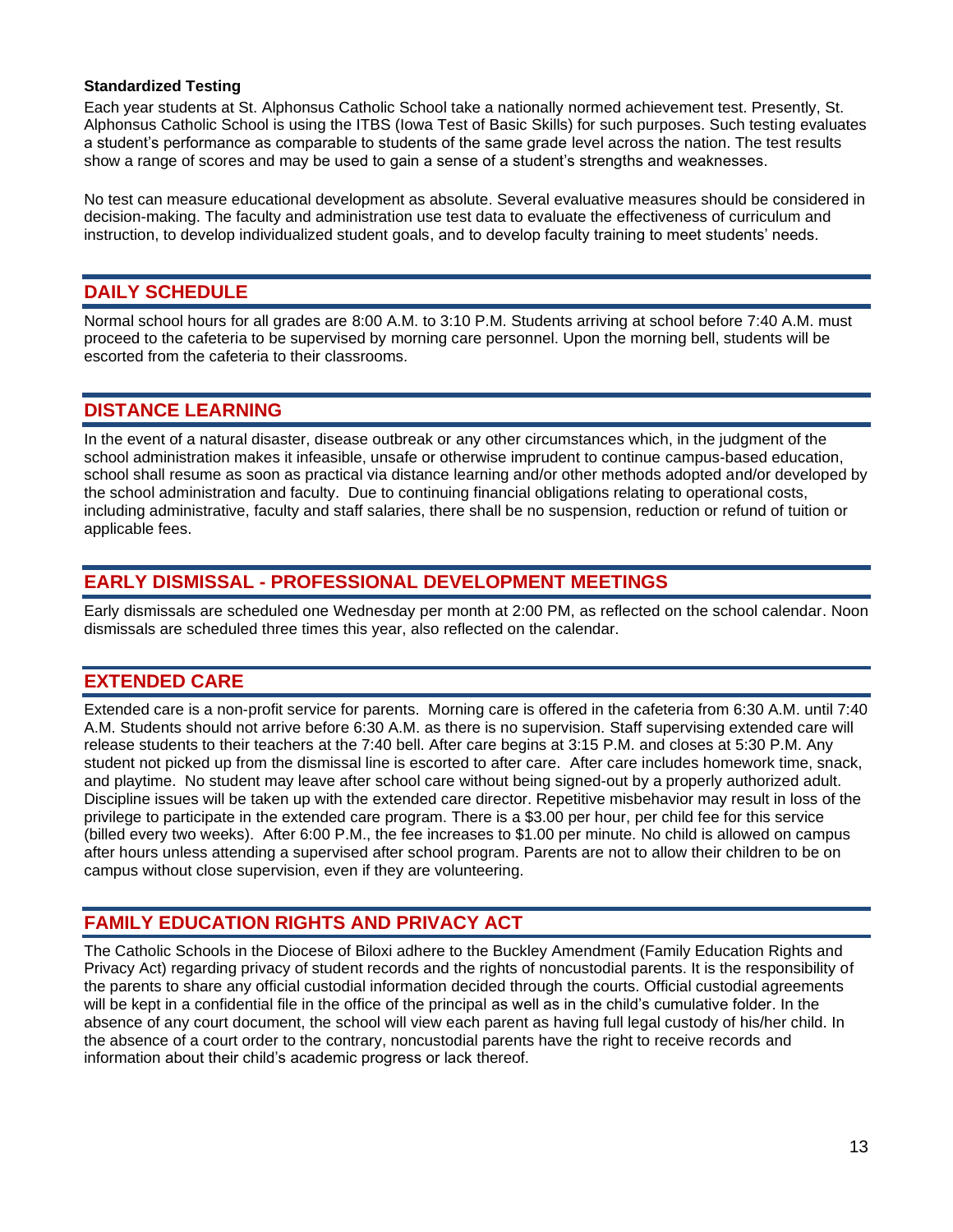## **FINANCIALS**

#### **Accounting**

Payments for lunch are paid in the school office OR through the online FACTS system. No money is received in the cafeteria. Payments, if sent with a student, should be placed in an envelope with the child's name written on the envelope as well as the amount enclosed and the purpose of the payment. Neither the teacher nor the school can be responsible for lost or misplaced money.

#### **Fees and Tuition**

Tuition and fees are established each year. Fees include: registration fee (non-refundable and payable at time of registration), classroom resource fee, and technology fee. Tuition may be paid in full or half payments to the school, or they may be paid monthly (10 months maximum) through FACTS ™ Tuition Management Company. Payment method must be declared at registration. Fees and tuition are non-refundable in the event of a withdrawal except in the case of employment relocation, illness, or other reason deemed eligible by the principal.

## **HEALTH AND SAFETY / CRISIS MANAGEMENT**

#### **Emergency Contacts Information**

Every student must have a complete and current emergency card on file. This card includes parent/guardian contact information, an exclusive list of all people who can check out/pick up the student, medical allergy notification, and doctor's information. Parents/guardians should immediately notify the school office with any change in this information. Persons not listed on the emergency card will not be allowed to pick up/check out students without written permission from the parent/guardian. Verbal requests cannot be honored.

#### **Visitor Policy**

All outside doors, except the doors in front of the school (Jackson Avenue entrance), are locked throughout the school day. Visitors and parents entering the school are to sign in at the office and obtain a visitor's sticker to be worn throughout the stay. All recurring visitors and chaperones, who interact with the children, must have a current completed and verified background check on file in the school office. While some parents are more familiar to school staff than others, all should adhere to the visitor policy for safety and continuity. Please do not ask students or teachers to open locked doors for you and help monitor this system by reporting strangers to the office.

#### **Animals at school**

St. Alphonsus School offers the services of our therapy dog, Maybel. If a child is not to be seen by Maybel, a form must be filled out and turned in to the office. Otherwise, animals are only allowed on school grounds for *Blessing of the Pets* or the teacher's prearranged animal studies unit. Teachers will consult with the administration before inviting animals to the school. Based on safety and health concerns, family pets should not be brought into the building.

#### **Drills**

Evacuation, severe weather, lockdown and active-shooter drills are held regularly throughout the year to prepare students for emergency situations.

#### **Evacuation Maps**

Evacuation maps are posted in all classrooms and other prominent locations. Administration, teachers, and staff are prepared to follow emergency procedures at all times.

#### **Threatening Weather**

The school monitors threatening weather conditions and advisories issued by local civil defense. In the event of a severe weather warning, parents will be notified of the situation and/or precautionary measures through all appropriate communication portals. The Diocesan Department of Education is notified of any changes in schedule.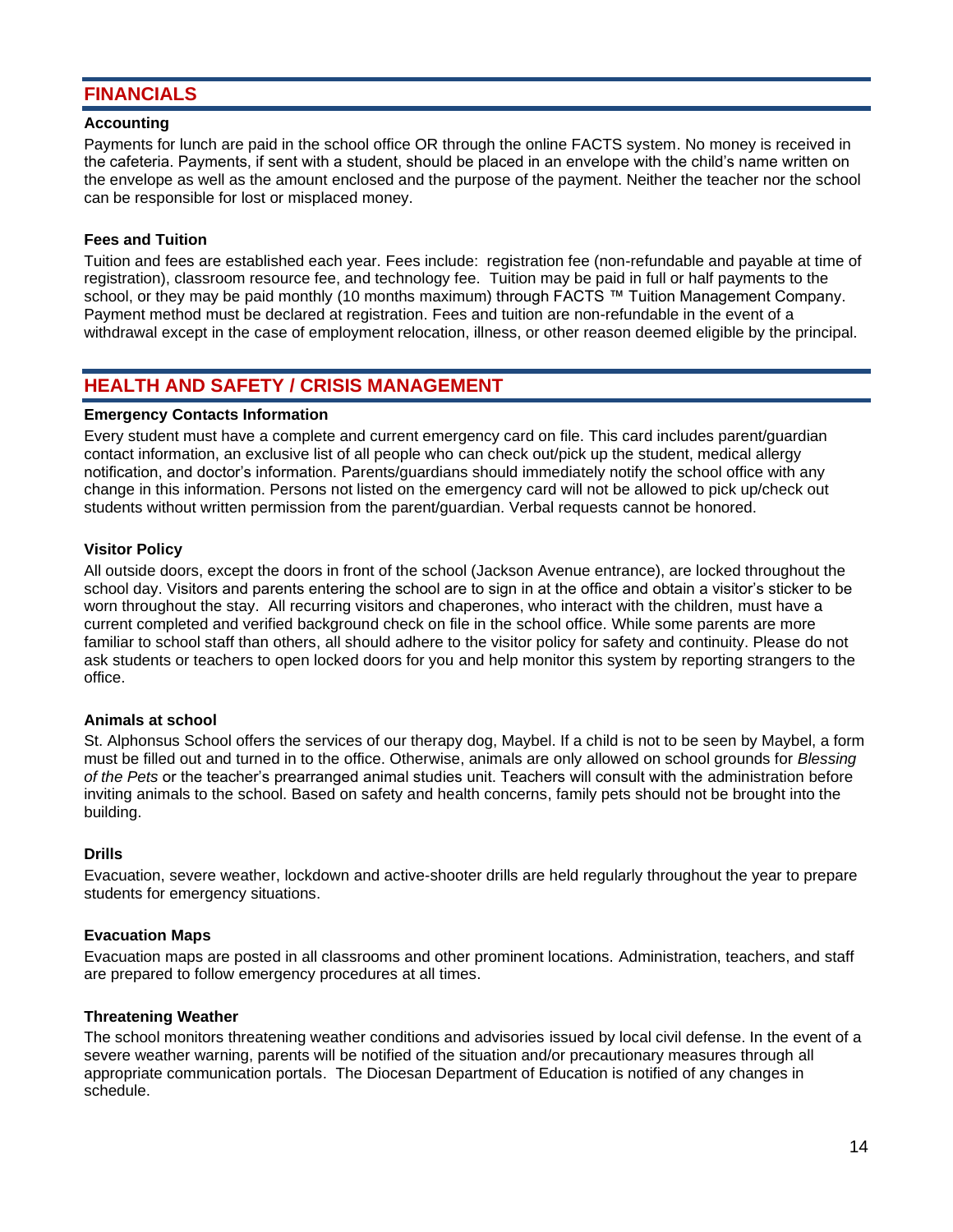#### **First Aid/Universal Precautions**

The office has a small supply of materials to attend minor injuries that cannot be addressed in the classroom. All major injuries are reported to the office immediately. The attending teacher or staff member will inform parents of minor injuries. The principal or his designee will inform parents when a serious injury occurs. Serious injuries will be documented by the completion of an accident report. Universal precautions will be taken to address any bodily fluids contact.

#### **Safety Inspections**

Fire extinguishers and the school facility are inspected regularly by the local fire and health departments. All dangerous materials (including cleaning materials) are secured at all times. Deacon John Jennings, Diocesan Risk Manager, conducts routine inspection of all parish and school facilities on a regular basis to ensure adherence to all safety regulations.

#### **Asbestos notice**

St. Alphonsus Catholic School may contain asbestos and/or materials suspected of containing asbestos. The School operates an asbestos management plan supervised by the state of Mississippi. All vendors, parent groups, workers, and other organizations are thus notified of the asbestos and must see the administration prior to any repair work.

## **WELLNESS**

#### **Drug and Alcohol-Free Workplace**

It is the policy of St. Alphonsus Catholic School, as part of the Diocese of Biloxi, that all employees and applicants be given every opportunity to enjoy the benefits of working in an environment which is free of the dilatory effects of drugs and alcohol, and to be shielded from those persons who are connected in any way with the unlawful manufacture, distribution, possession or use of the same. The unlawful manufacture, dispensing, distribution, possession, or use of a controlled substance is strictly prohibited in any and all employer work places and by any and all employees, staff, or volunteers of the school.

St. Alphonsus Catholic School is a tobacco-free/drug-free environment and encourages good health through proper nutrition, exercise, and knowledge. Teachers are asked to limit sweet snacks and food rewards and to encourage exercise at recess. Students may bring small, capped water bottles from home for use in the classroom if it does not interfere with teaching and learning.

#### **Health Care**

St. Alphonsus Catholic School does not have an attending physician or nurse. Parents should inform the school of any medical condition/allergy that their child may have and should apprise the school in writing of any exceptional circumstances or medical responses as ordered by an attending physician. Teachers and staff, mindful of these conditions, will take this information into consideration when requiring students to complete physical tasks and/or providing snacks to them.

Medication is administered at school only through the front office and only under set conditions. Medicine must be delivered to the front office by a parent or their designee and a medication form must be completed with a parent/guardian signature. Medication must be in its original container. If a prescription medication is to be administered, the label must be current and show the correct name and dosage.

A child may not attend school with any of the following symptoms: fever, undiagnosed rash, vomiting, lice, diarrhea, inflamed eyes and severe cold or sore throat. A child must be fever free for 24 hours before returning to school. A fever is defined as 100°F or higher taken under the arm, 101°F taken orally, or 102°F taken rectally (Mississippi Department of Health). A reading of 100.4°F on a no-touch thermometer is a fever.

A school administrator (or his/her designee) is authorized to take the temperature of a student. If a child becomes ill or injured while at school, the parent will be called and the child will be isolated from other students until picked up. If parents cannot be reached, the staff will attempt to contact other individuals listed on the emergency contact list.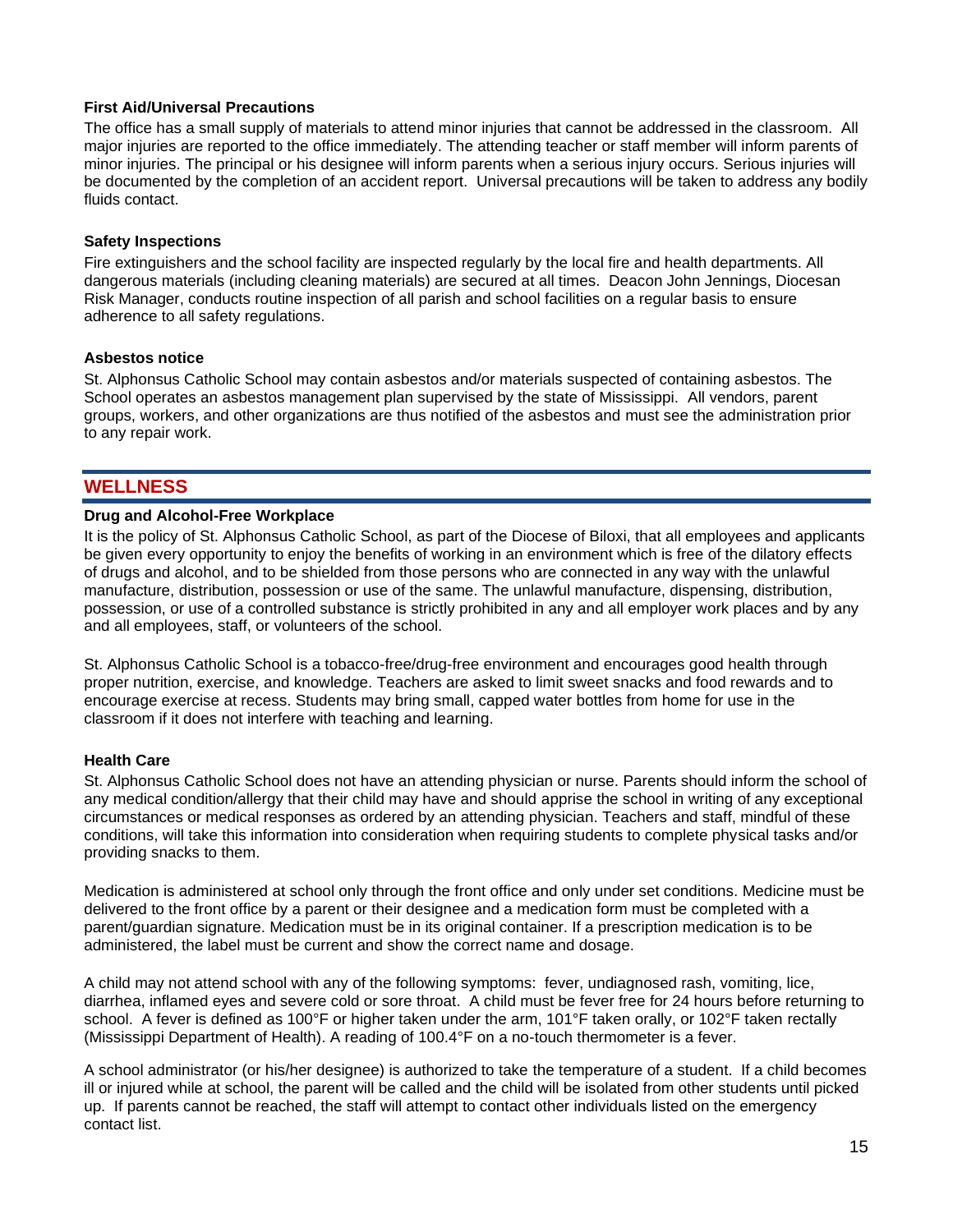#### **Communicable Diseases**

Any student having evidence of a communicable disease should have a physician diagnose the disease and prescribe suitable treatment. The administration may require a written note from the student's family doctor or public health department before a student returns to school. Some common communicable diseases may require absence from school and school-related activities for a period of time. For specifics regarding return to school guidelines, please refer to the Mississippi State Department of Health document "Communicable Diseases and Conditions RETURN TO SCHOOL Guidelines", found at msdh.ms.gov.

## **LEARNING COMMUNITY**

The Catholic Diocese of Biloxi Handbook of Catholic School Policies, dated July 2019, delineates the roles of pastors, principals, school advisory councils, and parent-teacher organizations and is available for review in the principal's office.

Although Christ is the reason for the school, students are the focus of the school. All decisions are made for the betterment of students. Parents/guardians, as the prime educators of their children, work in collaboration with school personnel. Teachers, as dedicated professionals, participate in the development of students and create an environment conducive to individual learning. Assistant teachers assist in the educational process by assisting teachers in the work of accomplishing the St. Alphonsus Catholic School mission. All staff members assist the teachers in the educational process and work to accomplish St. Alphonsus Catholic School's mission.

#### **School Advisory Council**

The St. Alphonsus School Advisory Council serves to advise the pastor and principal in matters pertaining to the St. Alphonsus Catholic School's vision and mission. School Advisory Council members for the coming academic year are appointed at the end of the prior year and meet regularly (usually monthly) throughout the school year. The Guide for School Advisory Councils, dated 2021-2022, delineates the roles of school advisory councils in the Diocese of Biloxi and is available for review in the principal's office.

#### **Parent/Teacher Organization (PTO)**

The Parent/Teacher Organization is comprised of the pastor, principal, teachers, and parents/or guardians of children who attend St. Alphonsus Catholic School. The primary purpose for this organization is to encourage cooperation and support between the home and school.

## **MAINTENANCE**

All community members are responsible for helping to keep the school clean and orderly. Although the school employs maintenance and housekeeping services for the school, students should assist in keeping their classroom, school and school grounds clean. Any litter on the ground or in the halls should be picked up and placed in the proper receptacle.

## **PARENTAL / GUARDIAN CUSTODY ADHERENCE GUIDELINES**

In order to provide the services rendered by the law, a certified copy of the complete Custody Agreement must be on file in the school office.

The Catholic Schools in the Diocese of Biloxi adhere to the Buckley Amendment (Family Education Rights and Privacy Act) in regard to privacy of student records and the rights of noncustodial parents. It is the responsibility of the parents to share any official custodial information decided through the courts. Official custodial agreements will be kept in a confidential file in the office of the principal as well as in the child's cumulative folder. In the absence of any court document, the school will view each parent as having full legal custody of his/her child. In the absence of a court order to the contrary, noncustodial parents have the right to receive records about their child's academic progress or lack thereof. Be advised that if a teacher is subpoenaed to testify in a child custody case, the parent will need to pay the cost of a substitute teacher and any other costs associated with the testimony (mileage, parking, food, etc.).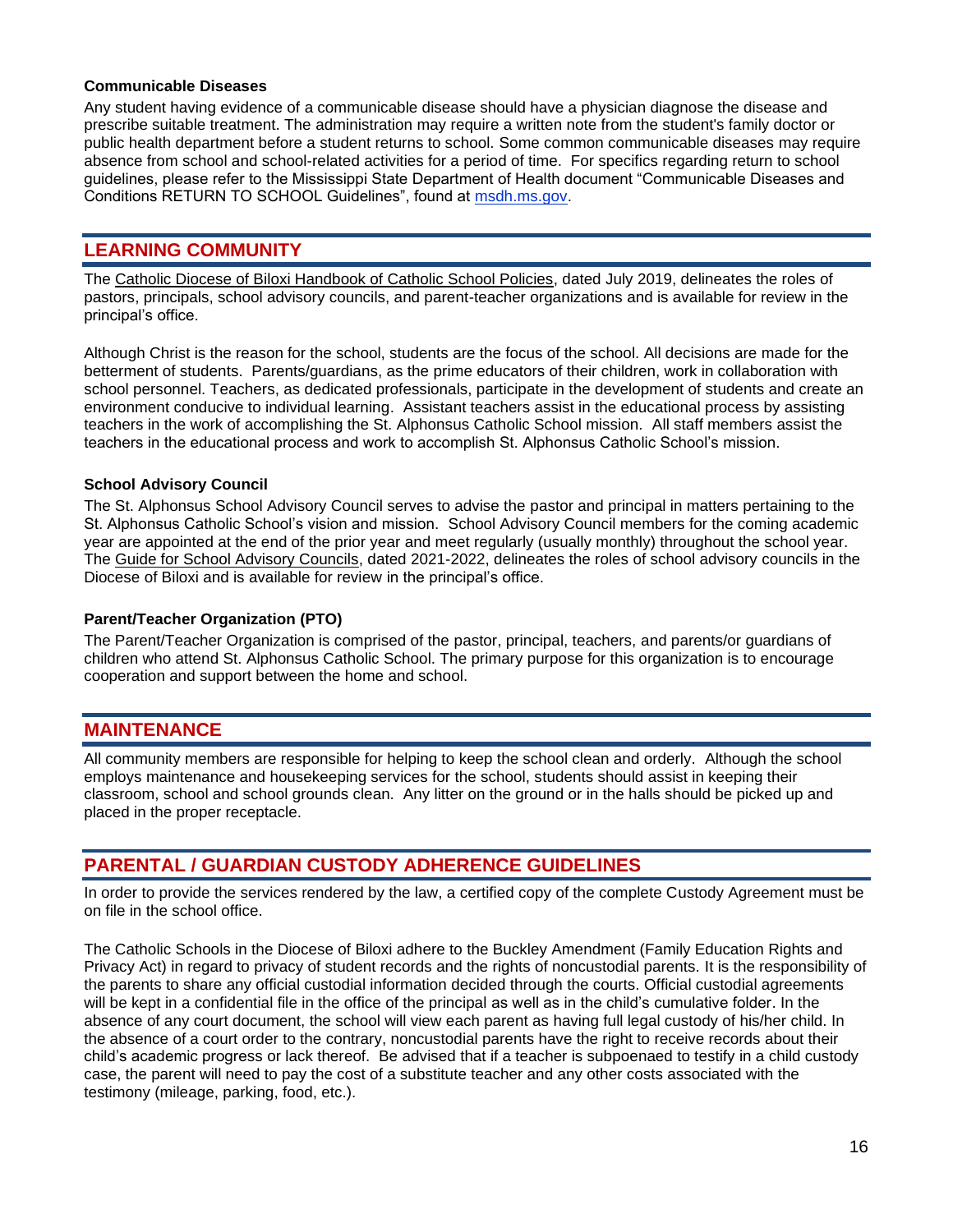The school can only release a child to those having a legal right to remove a child or someone who was previously authorized by a parent or legal guardian. Absent a court document stating otherwise, both legal parents have the right to visit and pick up a child. Any person not listed on the student's emergency card are not allowed to check-our or pick-up the student. Parents must provide the school written authorization in advance in order for the school to allow a person not on the child's emergency card to pick-up from school. If a person who is not on the school's list for authorized pick-up attempts to pick up a student, and in so doing violates Diocesan policy, disturbs the peace, or violates local, state or federal law, the school reserves the right to contact law enforcement.

## **PHOTOGRAPHY / STUDENT PRIVACY**

Parents are asked to be courteous and considerate when taking pictures at school and to discuss permissions and limits with parents of students other than their own before photographing. No picture that would prove embarrassing or cause discomfort to the school or any member of the school community should be posted to social media. Postings that results in injury or embarrassment to the school or any member of the school community may result in dismissal and/or legal action.

## **TRANSPORTATION / DISMISSAL**

Each teacher creates and maintains a dismissal log. The log documents the person the student is dismissed to after school and notes any special arrangements. **Written permission by note, email, or fax is required** if a student is to go home with another student. Once students leave school grounds at the end of the day, they are no longer under the care of the school. They are to proceed directly to their destination and are not to return to school.

#### **Cars**

Car dismissal for students in grades K-6 is conducted from the gym. Traffic enters from Washington Avenue and proceeds through the parking lot to the outside entrance of the gym. A staff member will call students from the gym as their rides approach. K-6 Students are escorted by a teacher to the vehicle while the driver remains in the vehicle. The driver proceeds to exit on Calhoun Street. All teachers assist in this process. Drivers should refrain from cell phone use while moving through the dismissal line. Parents are not to pick up on foot in the carline. Upon completion of dismissal, all remaining students are escorted and signed-in to aftercare.

Students are dropped off in this same location (gym area) in the morning. Vehicles enter the school grounds from Washington Avenue and exit onto Calhoun Street. Drivers should ensure that there is someone to receive students before they depart.

Pre-kindergarten students (if not in morning care) should be admitted by the parent to the front building each morning (at assigned doors, see page 5), and parents may use the front area of the school for parking. Prekindergarten parents will also pick up their children from this front area in the afternoon. Siblings of Prekindergarten students may also be pick up at this location. Parents are not to stop in the street and allow students to walk into school alone.

## **UNIFORM DRESS CODE**

All St. Alphonsus Catholic School students in Grades K through 6 are required to wear the prescribed uniform on regular school days and appropriate clothes on announced free-dress days. Uniforms are meant to be uniform to encourage a sense of belonging.

Students not in proper uniform will be handled in a consistent but sensitive manner depending on the student's grade level. A uniform infraction note will be sent home to the parent to discuss the best way to handle the breach in the uniform code. Three (3) consecutive uniform infraction notices will result in a recess detention. Parents are asked to cooperate with school personnel when asked to assist with correcting improper uniform dress.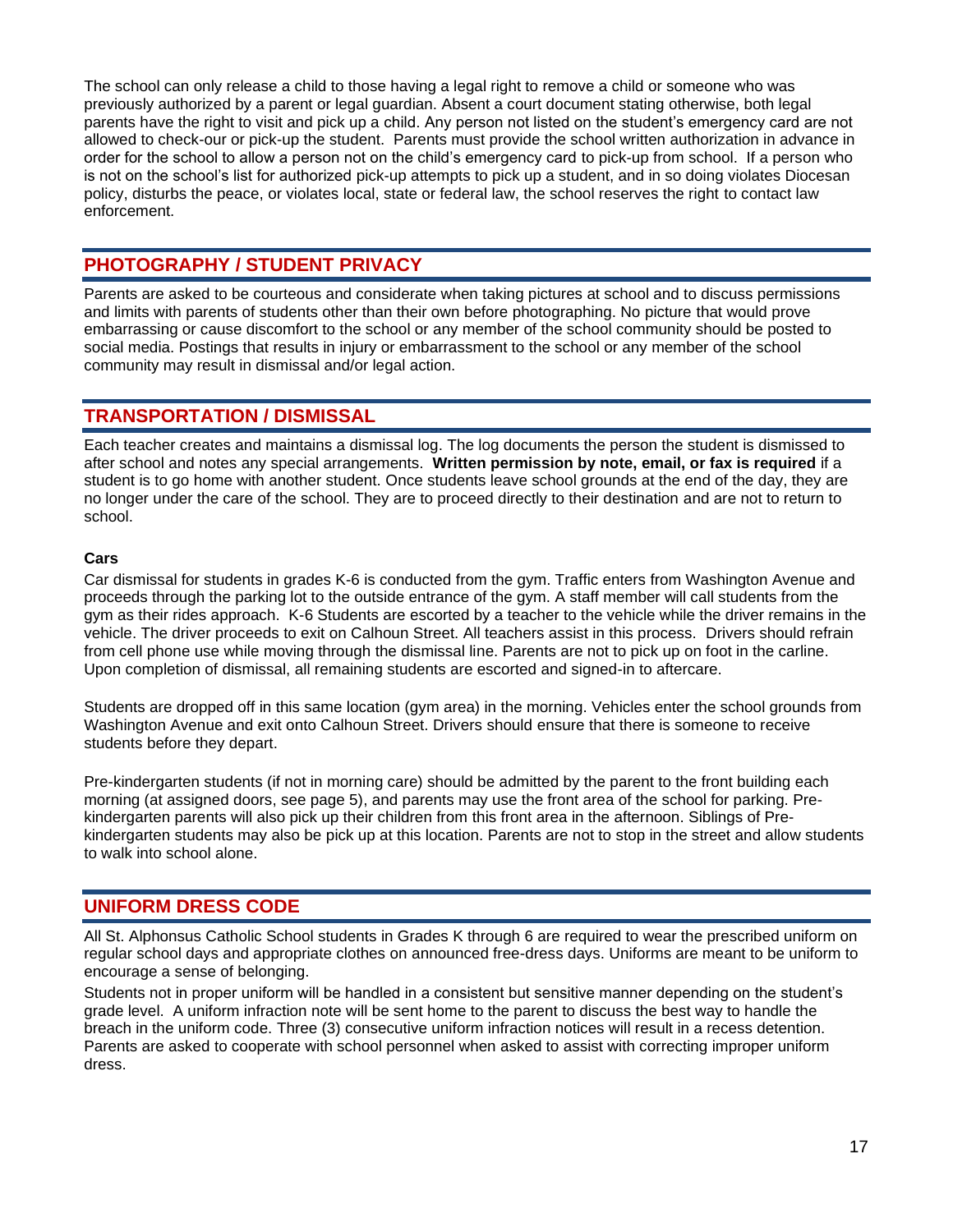For safety reasons, appropriate shoes for P.E. class should be worn by all students. An athletic or tennis shoe is the preferred footwear.

For students in pre-school classes, comfortable play clothes are to be worn. No tank tops, muscle shirts, or shirts that do not cover the mid-section are to be worn by any age. For safety reasons no flips, jellies, pointed boots, or open-toe shoes are permitted. No clothing that is ripped, shredded, tattered or cut-out is allowed. Jeans or pants should not be unduly tight or fitted. Running shorts are not appropriate for school attendance. Stretch capris or leggings should not be worn without over coverage, i.e., tunics, skirts or pants.

All books, school bags, lunch boxes, clothing, etc. should be marked with the child's name. Monograms on clothing may only be used if inconspicuous. Keep in mind the purpose of uniforms. Monograms must be in matching colors (white on white, navy on navy), and discretely placed on the back of the collar or waistband. Purses and wallets should have a form of identification.

The school emblem may not be reproduced without permission, nor applied to an unapproved article. Uniforms can be purchased at Educate and Celebrate in Gulfport [228\) 206-1901](https://www.google.com/search?q=educate+and+celebrate&rlz=1C1CHBF_enUS861US861&oq=educate+and+&aqs=chrome.0.0i355j46i175i199j0j69i57j0l4j46j0.1530j0j4&sourceid=chrome&ie=UTF-8&safe=active&ssui=on) or Shalimar Apparel in Ocean Springs. Shalimar's days and hours vary, please call ahead before visiting Shalimar Apparel (228.872.6203).

| <b>GIRLS Grades K-6</b>                                                                                                                                                                                                                                                                                                                                                                                                                                                                                                                      | <b>BOYS Grades K-6</b>                                                                                                                                                                                                                                                                                                 |
|----------------------------------------------------------------------------------------------------------------------------------------------------------------------------------------------------------------------------------------------------------------------------------------------------------------------------------------------------------------------------------------------------------------------------------------------------------------------------------------------------------------------------------------------|------------------------------------------------------------------------------------------------------------------------------------------------------------------------------------------------------------------------------------------------------------------------------------------------------------------------|
| <b>DRESS UNIFORM</b> (REQUIRED FOR MASS)                                                                                                                                                                                                                                                                                                                                                                                                                                                                                                     | <b>DRESS UNIFORM (REQUIRED FOR MASS)</b>                                                                                                                                                                                                                                                                               |
| <b>TOP Choices:</b><br>White Oxford blouse with emblem<br>Peter-pan blouse<br>Blouse w/sailor collar (with tie)<br><b>BOTTOM Choices:</b><br>Plaid jumper<br>Shorts<br>Skirt (playground pants under skirts) *<br>Skort<br><b>Options:</b><br>Red or navy cardigan or vest with emblem<br>School Sweatshirts may be worn over a collared<br>$\bullet$<br>shirt (see sweatshirt allowance details below)<br>(all items above are also acceptable for "casual" uniforms)<br>* Hemlines and shorts no more than 4" above knee when<br>kneeling. | TOP:<br>White Oxford shirt with emblem<br><b>BOTTOM Choices:</b><br>Plain navy shorts<br>Plain navy pants (no cargo pants)<br><b>Options:</b><br>Red or navy cardigan or vest with emblem<br>Sweatshirts may be worn over a collared shirt<br>$\bullet$<br>(all items above are also acceptable for "casual" uniforms) |
| <b>CASUAL UNIFORM</b>                                                                                                                                                                                                                                                                                                                                                                                                                                                                                                                        | <b>CASUAL UNIFORM</b>                                                                                                                                                                                                                                                                                                  |
| TOP:<br>White polo shirt with emblem with plain white short-sleeved<br>undershirt underneath<br><b>BOTTOM:</b><br>Navy slacks (no outside pockets)<br>Note: No layering of clothes is allowed; shirts must remain<br>tucked-in                                                                                                                                                                                                                                                                                                               | TOP:<br>White polo shirt with emblem<br><b>BOTTOM:</b><br>Plain navy shorts or pants (no cargo pants)<br>Boys in grades K-2 may wear elastic waist band<br>shorts/slacks WITHOUT a belt. Boys in grades 3-6 MUST<br><b>WEAR A BELT.</b><br>Note: No layering of clothes is allowed; shirts must remain<br>tucked-in    |

# **Uniforms**